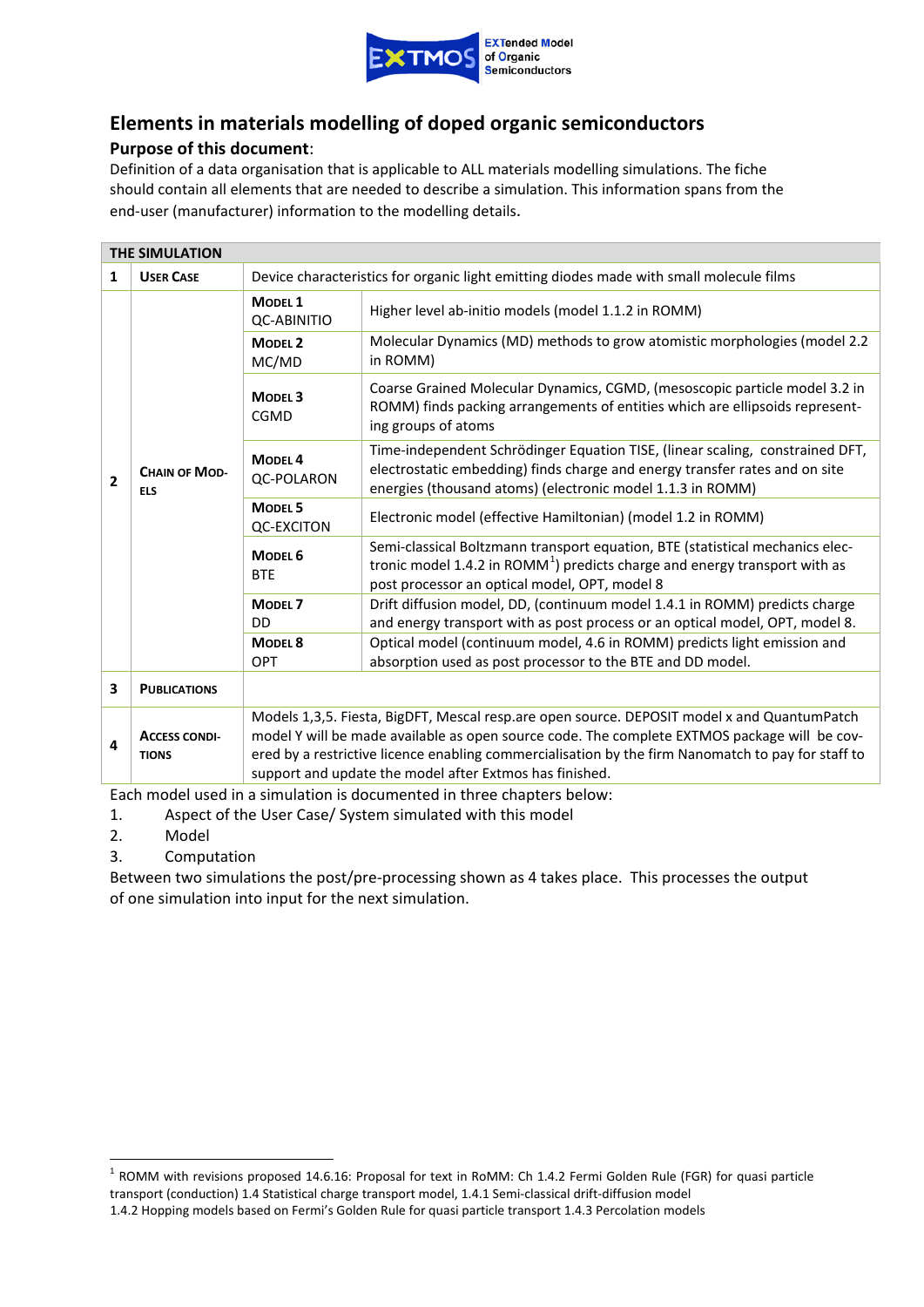**Workflow for models needed for the EXTMOS package**



organic semiconductors and devices. These models examine materials phenomena at different length scales, with an emphasis on the mesoscale. This workflow shows the links between these models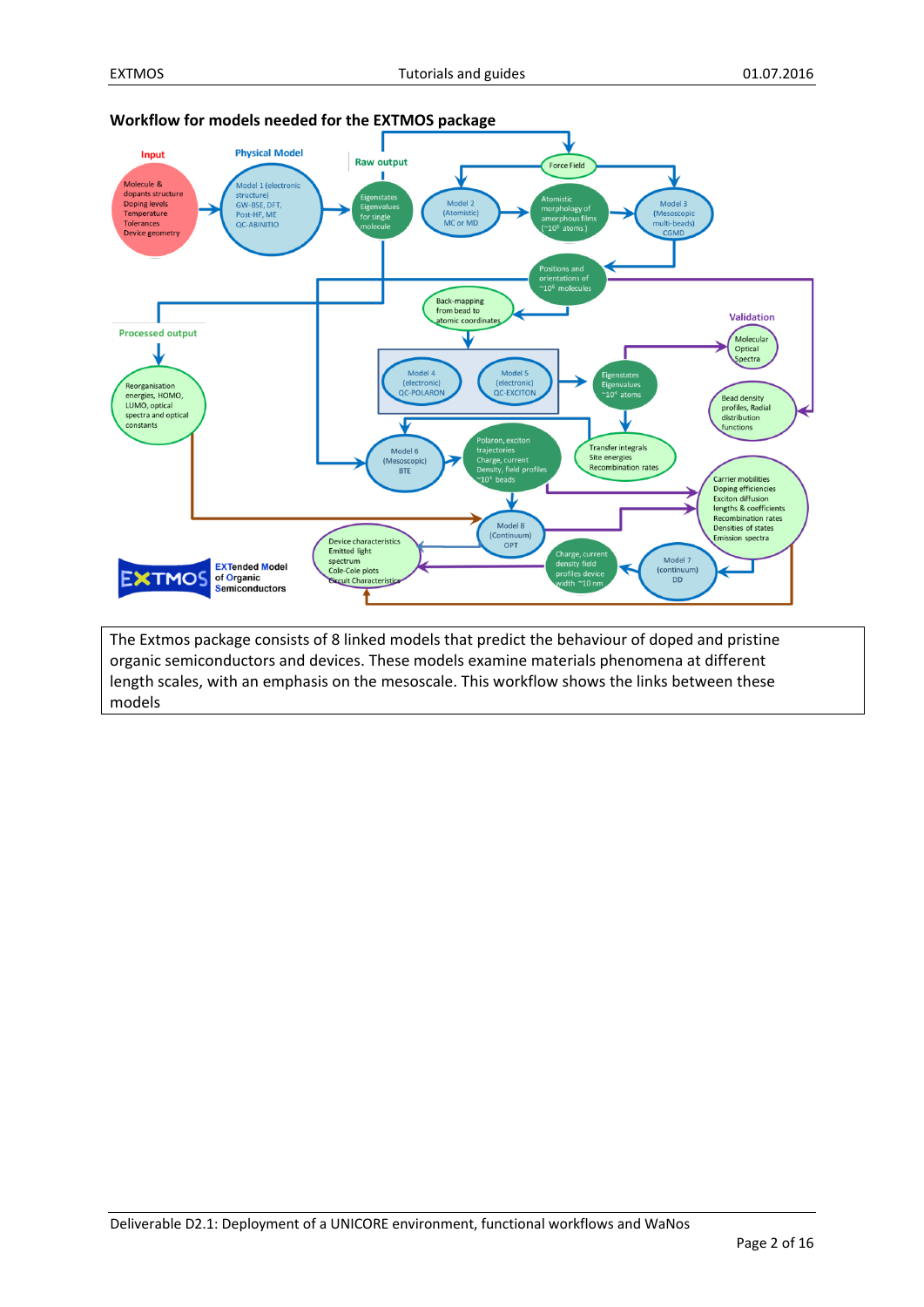|                | Elements in the simulation with one single materials model in the chain |                                                                                       |                                                                                                                                                                                                                                                                                                                                                                                                                                                                                                                                                                                                                                                                                                                                                                                                                                                                                                                                                                                                                                                       |  |
|----------------|-------------------------------------------------------------------------|---------------------------------------------------------------------------------------|-------------------------------------------------------------------------------------------------------------------------------------------------------------------------------------------------------------------------------------------------------------------------------------------------------------------------------------------------------------------------------------------------------------------------------------------------------------------------------------------------------------------------------------------------------------------------------------------------------------------------------------------------------------------------------------------------------------------------------------------------------------------------------------------------------------------------------------------------------------------------------------------------------------------------------------------------------------------------------------------------------------------------------------------------------|--|
| $\mathbf{1}$   |                                                                         |                                                                                       | ASPECT OF THE USER CASE/SYSTEM TO BE SIMULATED: QC-ABINITIO                                                                                                                                                                                                                                                                                                                                                                                                                                                                                                                                                                                                                                                                                                                                                                                                                                                                                                                                                                                           |  |
| 1.1            | <b>ASPECT OF THE</b><br><b>USER CASE TO</b><br><b>BE SIMULATED</b>      | techniques (e.g. DFT)                                                                 | Quantitative understanding of the doping mechanism and of the excited states<br>responsible for light emission in doped organic semiconductors/Validation of lower-level                                                                                                                                                                                                                                                                                                                                                                                                                                                                                                                                                                                                                                                                                                                                                                                                                                                                              |  |
| $1.2$          | <b>MATERIAL</b>                                                         |                                                                                       | Validation system: F4TCNQ doped pentacene<br>atomic geometries partitioned into a subsystem (a few hundred atoms) treated at the<br>GW/BSE level and a surrounding subsystem (a few thousand atoms with their atomic<br>polarizability) treated at the microelectrostatic level                                                                                                                                                                                                                                                                                                                                                                                                                                                                                                                                                                                                                                                                                                                                                                       |  |
| 1.3            | <b>GEOMETRY</b>                                                         | embedding)                                                                            | Embedded cluster (a dopant surrounded by nearest-neighbour shell + microelectrostatic                                                                                                                                                                                                                                                                                                                                                                                                                                                                                                                                                                                                                                                                                                                                                                                                                                                                                                                                                                 |  |
| 1.4            | <b>TIME LAPSE</b>                                                       |                                                                                       |                                                                                                                                                                                                                                                                                                                                                                                                                                                                                                                                                                                                                                                                                                                                                                                                                                                                                                                                                                                                                                                       |  |
| 1.5            | <b>MANUFACTUR-</b><br><b>ING PROCESS</b>                                |                                                                                       |                                                                                                                                                                                                                                                                                                                                                                                                                                                                                                                                                                                                                                                                                                                                                                                                                                                                                                                                                                                                                                                       |  |
| 1.6            | <b>PUBLICATION</b>                                                      |                                                                                       | I. Duchemin, D. Jacquemin, X. Blase, J. Chem. Phys. (2016), 144, 164106.                                                                                                                                                                                                                                                                                                                                                                                                                                                                                                                                                                                                                                                                                                                                                                                                                                                                                                                                                                              |  |
| 2 <sup>1</sup> |                                                                         |                                                                                       | <b>GENERIC PHYSICS OF THE MODEL EQUATION: QC-ABINITIO</b>                                                                                                                                                                                                                                                                                                                                                                                                                                                                                                                                                                                                                                                                                                                                                                                                                                                                                                                                                                                             |  |
| 2.0            | <b>MODEL TYPE</b><br><b>AND NAME</b>                                    |                                                                                       | Higher level ab-initio models (model 1.1.2 in ROMM)                                                                                                                                                                                                                                                                                                                                                                                                                                                                                                                                                                                                                                                                                                                                                                                                                                                                                                                                                                                                   |  |
| 2.1            | <b>MODEL ENTITY</b>                                                     |                                                                                       | Polarons and excitons: quasiparticles in the form of electrons or holes or electron-hole                                                                                                                                                                                                                                                                                                                                                                                                                                                                                                                                                                                                                                                                                                                                                                                                                                                                                                                                                              |  |
|                |                                                                         |                                                                                       | pairs coupled to lattice modes                                                                                                                                                                                                                                                                                                                                                                                                                                                                                                                                                                                                                                                                                                                                                                                                                                                                                                                                                                                                                        |  |
| 2.2            | <b>MODEL PHYS-</b><br>ICS/ CHEMISTRY                                    | Equation                                                                              | Time-independent Schrödinger Equation (TISE): $H\psi = E\psi$ where $\psi$ is<br>either an electronic (GW) or electron-hole (excitonic, BSE) state.                                                                                                                                                                                                                                                                                                                                                                                                                                                                                                                                                                                                                                                                                                                                                                                                                                                                                                   |  |
|                | <b>EQUATION PE1</b>                                                     | <b>Physical</b><br>quantities                                                         | Wavefunctions, energies and Hamiltonian                                                                                                                                                                                                                                                                                                                                                                                                                                                                                                                                                                                                                                                                                                                                                                                                                                                                                                                                                                                                               |  |
| 2.3            | <b>MATERIALS</b><br><b>RELATIONS</b><br>MR1                             | MR Equa-<br>tions<br><b>Physical</b><br>quantities<br>or de-<br>scriptors<br>for each | GW correction to DFT Kohn-Sham electronic energy levels:<br>$\varepsilon_n^{QP} = \varepsilon_n^{DFT} + \langle \phi_n^{DFT}   \Sigma^{GW}(\mathbf{r}, \mathbf{r}'; \varepsilon_n^{QP}) - V_{XC}^{DFT}   \phi_n^{DFT} \rangle$<br>Bethe-Salpeter Hamiltonian (with electron-hole interaction)<br>$H_{ij,kl}^{diag} = \delta_{i,k} \delta_{j,l} \left( \varepsilon_i^{QP} - \varepsilon_j^{QP} \right),$<br>$H_{ii,kl}^{direct} = -\langle \varphi_i^e \varphi_j^h   W(r,r')   \varphi_k^e \varphi_l^h \rangle,$<br>$H_{ii,kl}^{exchange} = 2 \langle \varphi_i^e \varphi_j^h   V^C(r,r)   \varphi_k^h \varphi_l^e \rangle,$<br>GW: the DFT electron-electron interaction potential ( $V_{\text{xc}}$ ) is replaced by<br>the higher-level self-energy $\Sigma$ =iGW to produce accurate electronic energy<br>levels; BSE: the screened (W; $2^{nd}$ term) and exchange ( $V^C$ ; 3 <sup>rd</sup> term) elec-<br>tron-hole interactions are added to the GW electron and hole energies<br>(1st term) to generate excitonic energies and wavefunctions. |  |
|                | <b>MR</b><br><b>SIMULATED</b>                                           |                                                                                       |                                                                                                                                                                                                                                                                                                                                                                                                                                                                                                                                                                                                                                                                                                                                                                                                                                                                                                                                                                                                                                                       |  |
| 2.4            | <b>INPUT</b>                                                            |                                                                                       |                                                                                                                                                                                                                                                                                                                                                                                                                                                                                                                                                                                                                                                                                                                                                                                                                                                                                                                                                                                                                                                       |  |
| 3              |                                                                         |                                                                                       | COMPUTATIONAL MODELLING METADATA QC-ABINITIO                                                                                                                                                                                                                                                                                                                                                                                                                                                                                                                                                                                                                                                                                                                                                                                                                                                                                                                                                                                                          |  |
| 3.1            | <b>NUMERICAL SOLV-</b><br>ER                                            |                                                                                       | Gaussian-basis implementation of the GW and Bethe-Salpeter formalisms with<br>microelectrostatic (ME) semi-empirical embedding.                                                                                                                                                                                                                                                                                                                                                                                                                                                                                                                                                                                                                                                                                                                                                                                                                                                                                                                       |  |
| 3.2            | SOFTWARE TOOL                                                           |                                                                                       | FIESTA combined with MESCAL for microelectrostatic embedding                                                                                                                                                                                                                                                                                                                                                                                                                                                                                                                                                                                                                                                                                                                                                                                                                                                                                                                                                                                          |  |
| 3.3            | <b>GRID SIZE</b>                                                        |                                                                                       | Atomic-like Gaussian basis (typically 30 orbitals/atom).                                                                                                                                                                                                                                                                                                                                                                                                                                                                                                                                                                                                                                                                                                                                                                                                                                                                                                                                                                                              |  |

## **Elements in the simulation with one single materials model in the chain**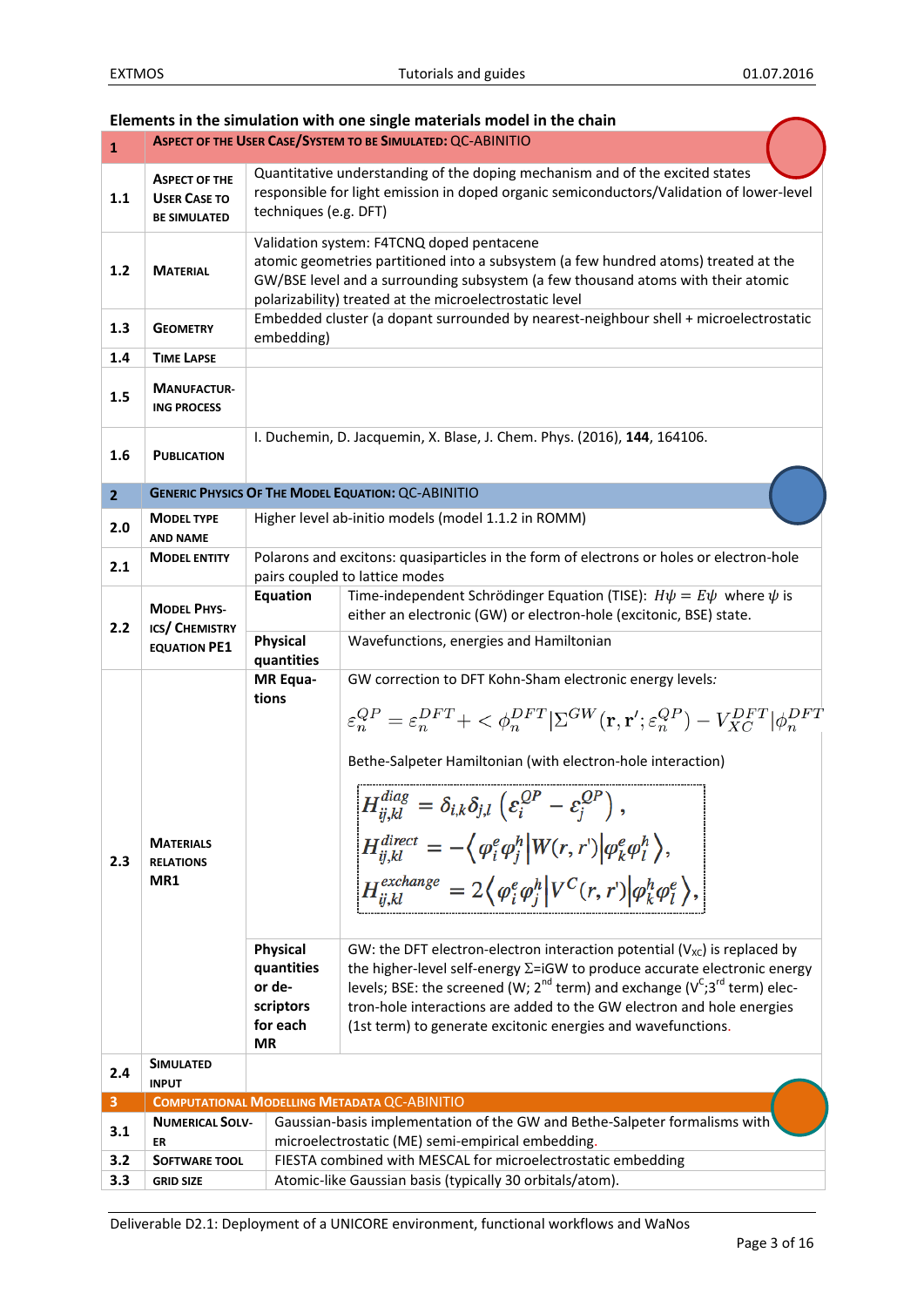| 3.4 | TIME STEP                                                                                                                                                 |                                          |                                                                                                                                                                                                                                                                                                                                                                                                                                                                     |
|-----|-----------------------------------------------------------------------------------------------------------------------------------------------------------|------------------------------------------|---------------------------------------------------------------------------------------------------------------------------------------------------------------------------------------------------------------------------------------------------------------------------------------------------------------------------------------------------------------------------------------------------------------------------------------------------------------------|
|     | <b>COMPUTATIONAL</b><br><b>REPRESENTATION</b><br>refers to how<br>vour computa-<br>tional solver<br>represents the<br>material, prop-<br>erties, equation | <b>PHYSICS</b><br>EQUA-<br><b>TION</b>   | Electronic wavefunction expressed in an atomic-like basis => GW equation<br>recast into a linear-algebra eigenvalue problem; the BSE hamiltonian is<br>expressed in the electron-hole wavefunction-product basis => excitonic<br>eigenstates expressed in terms of weighted transitions between occupied<br>and unoccupied electronic energy levels.                                                                                                                |
| 3.5 |                                                                                                                                                           | <b>MATERIAL</b><br>RELA-<br><b>TIONS</b> | The eigenvalues of the GW problem provides the energy levels and wave-<br>function for the electron and holes in the system; the Bethe-Salpeter<br>excitonic Hamiltonian provides the energies, oscillator strengths and elec-<br>tron-hole wavefunctions associated with optical transitions, providing<br>information on the electron and hole localization and the nature of the<br>excitation (localized/charge-transfer, associated dipole, bright/dark, etc.) |
|     | variables,                                                                                                                                                | <b>MATERIAL</b>                          | Atom-scale model comprising a number of atomic nuclei with defined<br>relative positions both for the QM subsystem treated at the GW/BSE level<br>and the environment treated at the ME level.                                                                                                                                                                                                                                                                      |

| $\overline{\mathbf{4}}$ |                                                                                                                                                                                                                                                                                                                                                                                                                                                                                                                                                                                                                                                                                           | POST PROCESSING QC-ABINITIO                                                                                                                                                                                                      |                                                                                                                                                                                                                                                                                                                            |  |
|-------------------------|-------------------------------------------------------------------------------------------------------------------------------------------------------------------------------------------------------------------------------------------------------------------------------------------------------------------------------------------------------------------------------------------------------------------------------------------------------------------------------------------------------------------------------------------------------------------------------------------------------------------------------------------------------------------------------------------|----------------------------------------------------------------------------------------------------------------------------------------------------------------------------------------------------------------------------------|----------------------------------------------------------------------------------------------------------------------------------------------------------------------------------------------------------------------------------------------------------------------------------------------------------------------------|--|
| 4.1                     | THE PROCESSED<br><b>OUTPUT IS CALCU-</b><br><b>LATED FOR</b>                                                                                                                                                                                                                                                                                                                                                                                                                                                                                                                                                                                                                              | model 2 and 3                                                                                                                                                                                                                    | Parameters $(q, \sigma)$ and optimized starting atom coordinates r for the force fields for                                                                                                                                                                                                                                |  |
| 4.2                     | <b>METHODOLOGIES</b>                                                                                                                                                                                                                                                                                                                                                                                                                                                                                                                                                                                                                                                                      |                                                                                                                                                                                                                                  | Force field parameters associated with lower-level methods (exchange-correlation<br>functional in DFT, onsite/hopping parameters in tight-binding models, etc.) will be<br>adjusted so as to reproduce the GW/BSE interatomic potentials (force fields) on rep-<br>resentative systems (e.g. F4TCNQ-doped pentacene, etc.) |  |
| 4.3                     | <b>MARGIN OF</b><br><b>ERROR</b>                                                                                                                                                                                                                                                                                                                                                                                                                                                                                                                                                                                                                                                          |                                                                                                                                                                                                                                  | 0.1-0.2 eV for force fields                                                                                                                                                                                                                                                                                                |  |
| $\mathbf{1}$            |                                                                                                                                                                                                                                                                                                                                                                                                                                                                                                                                                                                                                                                                                           |                                                                                                                                                                                                                                  | ASPECT OF THE USER CASE/SYSTEM TO BE SIMULATED: MOLECULAR DYNAMICS SOLVED BY MC                                                                                                                                                                                                                                            |  |
| 1.1                     | <b>ASPECT OF THE</b><br><b>USER CASE TO</b><br><b>BE SIMULATED</b>                                                                                                                                                                                                                                                                                                                                                                                                                                                                                                                                                                                                                        | Simulation of thin-film morphologies of small organic molecules.<br>A user wants to have an atomic representation of an organic thin-film, which was either<br>solution processed or processed using physical vapour deposition. |                                                                                                                                                                                                                                                                                                                            |  |
| 1.2                     | Organic small molecules (<200 atoms), specifically HTL, Hole transport layer host Alpha-<br>NPD N, N'-di- (alpha-naphthyl) -N, N'-diphenyl-1,1'-biphenyl-4,4'-diamine, p dopant<br>F6TCNNQ 2,2'-(perfluoronaphthalene-2,6-diylidene) dimalononitrile. HBL ETL, Electron<br>transport layer host TPPhen 2,4,7,9-tetraphenyl-1,10-phenanthroline, n-dopant Tetrakis<br><b>MATERIAL</b><br>(1,3,4,6,7,8-Hexahydro-2H-pyrimido[1,2-a]pyrimidinato)-di-tungsten(II). EL, Emissive<br>layerB Alq <sub>3</sub> doped with NPB:Ir(MDQ) <sub>2</sub> (acac) where NPB is N,N'-di(naphthalen-2-yl)-N,N-<br>diphenyl-benzidine and :Ir(MDQ) <sub>2</sub> (acac) is iridium(III)bis(2-methyl-dibenzo- |                                                                                                                                                                                                                                  | [f,h]quinoxaline)(acetylacetonate in an all-atom representation.                                                                                                                                                                                                                                                           |  |
| 1.3                     | <b>GEOMETRY</b>                                                                                                                                                                                                                                                                                                                                                                                                                                                                                                                                                                                                                                                                           |                                                                                                                                                                                                                                  | Thin films of size < $20x20x20nm^3$ , xyz periodicity for MD, xy periodicity for MC                                                                                                                                                                                                                                        |  |
| 1.4                     | <b>TIME LAPSE</b>                                                                                                                                                                                                                                                                                                                                                                                                                                                                                                                                                                                                                                                                         | none                                                                                                                                                                                                                             |                                                                                                                                                                                                                                                                                                                            |  |
| 1.5                     | <b>MANUFACTUR-</b><br><b>ING PROCESS OR</b><br><b>IN-SERVICE</b><br><b>CONDITIONS</b>                                                                                                                                                                                                                                                                                                                                                                                                                                                                                                                                                                                                     | MD: simulation in multiple thermodynamic ensembles, such as NPT or NVT                                                                                                                                                           |                                                                                                                                                                                                                                                                                                                            |  |
| 1.6                     | <b>PUBLICATION</b>                                                                                                                                                                                                                                                                                                                                                                                                                                                                                                                                                                                                                                                                        |                                                                                                                                                                                                                                  |                                                                                                                                                                                                                                                                                                                            |  |
| $\overline{2}$          |                                                                                                                                                                                                                                                                                                                                                                                                                                                                                                                                                                                                                                                                                           |                                                                                                                                                                                                                                  | Generic Physics Of The Model Equation MD SOLVED BY MC                                                                                                                                                                                                                                                                      |  |
| 2.0                     | Model type<br>and name                                                                                                                                                                                                                                                                                                                                                                                                                                                                                                                                                                                                                                                                    | <b>MOLECULAR DYNAMICS</b> (molecular mechanics model 2.2 in ROMM)                                                                                                                                                                |                                                                                                                                                                                                                                                                                                                            |  |
| 2.1                     | <b>Model entity</b>                                                                                                                                                                                                                                                                                                                                                                                                                                                                                                                                                                                                                                                                       | Atoms                                                                                                                                                                                                                            |                                                                                                                                                                                                                                                                                                                            |  |
| 2.2                     | <b>Model Phys-</b><br>ics/ Chemis-<br>try equation                                                                                                                                                                                                                                                                                                                                                                                                                                                                                                                                                                                                                                        | <b>Equation</b>                                                                                                                                                                                                                  | Newton's equations of motion.<br><b>Detailed Balance</b>                                                                                                                                                                                                                                                                   |  |
|                         | PE                                                                                                                                                                                                                                                                                                                                                                                                                                                                                                                                                                                                                                                                                        | <b>Physical</b><br>quantities                                                                                                                                                                                                    | atom coordinates, atom velocities.                                                                                                                                                                                                                                                                                         |  |

Deliverable D2.1: Deployment of a UNICORE environment, functional workflows and WaNos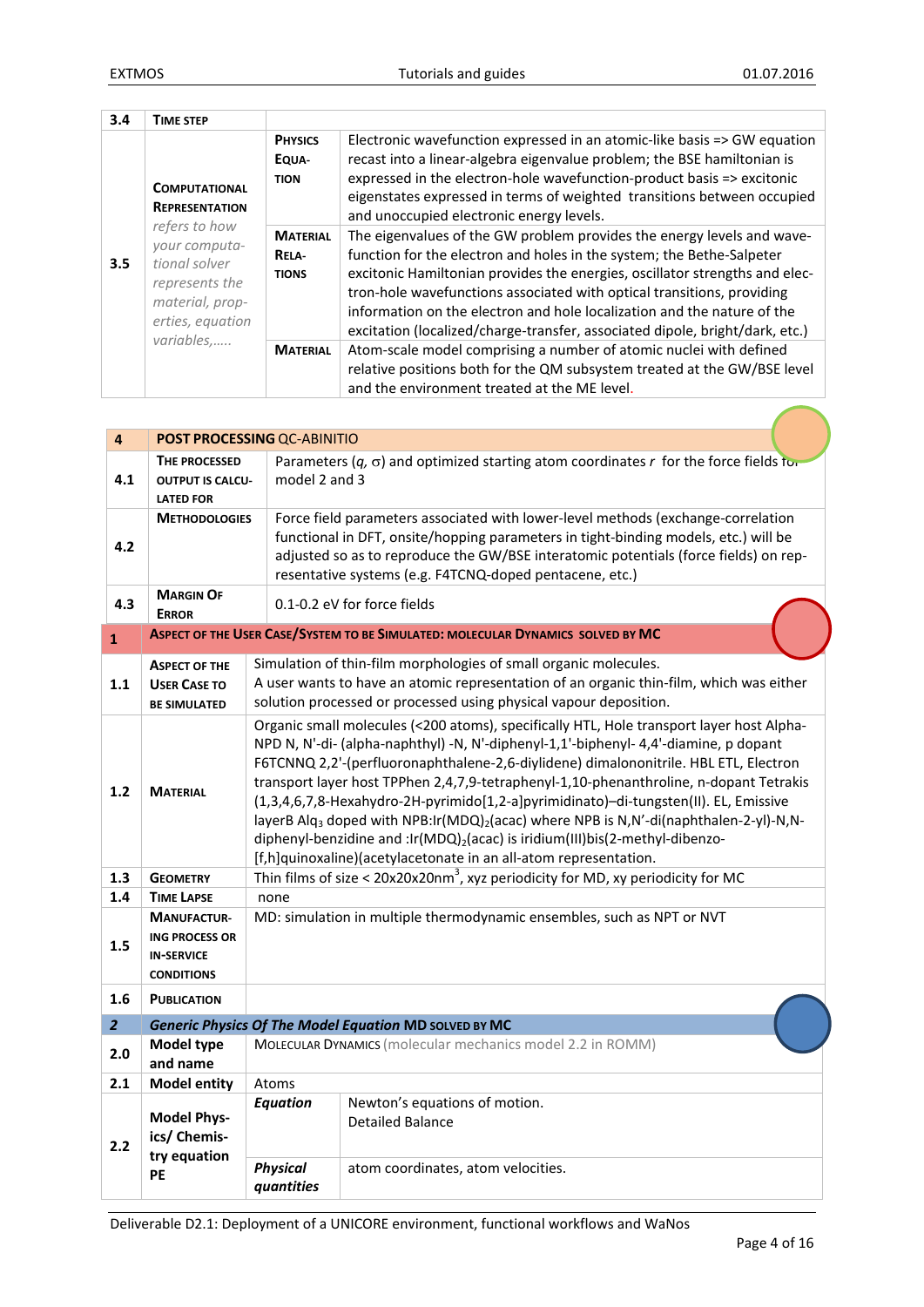|                |                                            | <b>Equation</b>                                                                               | Parameterized force fields and energies, such as the OPLS and GAFF force<br>fields, general vacuum electrostatics (Coulomb equation), VdW interac- |  |  |
|----------------|--------------------------------------------|-----------------------------------------------------------------------------------------------|----------------------------------------------------------------------------------------------------------------------------------------------------|--|--|
|                |                                            |                                                                                               | tions and Pauli repulsion (Lennard Jones equations) $F(r,q,\sigma)$ , $E(r,q,\sigma)$                                                              |  |  |
|                | <b>Materials</b>                           | physical                                                                                      | $F$ is the force acting on the atoms.                                                                                                              |  |  |
| 2.3            | relation                                   | quantities/                                                                                   | $E$ is the energy of the system                                                                                                                    |  |  |
|                | <b>MR</b> to PE                            | descriptors                                                                                   | r are the coordinates of all atoms                                                                                                                 |  |  |
|                |                                            |                                                                                               | q are all charges of all atoms                                                                                                                     |  |  |
|                |                                            |                                                                                               | $\sigma$ are the Lennard-Jones parameters (radii, interactions strength) of all                                                                    |  |  |
|                |                                            |                                                                                               | atoms                                                                                                                                              |  |  |
| 2.4            | Simulated                                  | Input parameters $(q, \sigma)$ and optimized starting atom coordinates r for the force fields |                                                                                                                                                    |  |  |
|                | Input                                      |                                                                                               | can be obtained via ab-initio models (models 1.1)                                                                                                  |  |  |
| 2.5            | <b>Publication</b>                         |                                                                                               |                                                                                                                                                    |  |  |
| $\overline{3}$ |                                            |                                                                                               |                                                                                                                                                    |  |  |
|                | <b>Computational Modelling Metadata MD</b> |                                                                                               | Metropolis Monte Carlo                                                                                                                             |  |  |
| 3.1            | <b>Numerical</b>                           | Verlet Integrator                                                                             |                                                                                                                                                    |  |  |
|                | Solver                                     |                                                                                               |                                                                                                                                                    |  |  |
|                |                                            | <b>GROMACS, LAMMPS</b>                                                                        |                                                                                                                                                    |  |  |
| 3.2            | Software tool                              |                                                                                               | DEPOSIT, available at Nanomatch (www.nanomatch.com)                                                                                                |  |  |
|                |                                            |                                                                                               | Optional, 0.1nm                                                                                                                                    |  |  |
| 3.3            | grid size                                  |                                                                                               |                                                                                                                                                    |  |  |
|                |                                            |                                                                                               | MD: 1 fs, total simulation time 40-60 ns                                                                                                           |  |  |
| 3.4            | <b>Time step</b>                           | MC: N/A                                                                                       |                                                                                                                                                    |  |  |
|                |                                            | <b>Physics</b>                                                                                | Newton's equations are discretized, e.g. in a Verlet scheme. VdW and                                                                               |  |  |
|                |                                            | <b>Equation</b>                                                                               | Electrostatic interaction can be discretized in a uniform grid format.                                                                             |  |  |
|                | Computational                              | <b>Material</b>                                                                               | MD: Integration of the timestep using an integrator provides the coordi-                                                                           |  |  |
| 3.5            | Representation                             | <b>Relations</b>                                                                              | nates of the next timestep based on previous coordinates.                                                                                          |  |  |
|                |                                            |                                                                                               | MC: A random displacement of the coordinates provides the coordinates                                                                              |  |  |
|                |                                            |                                                                                               | at the next step, if accepted according to the detailed balance criterion.                                                                         |  |  |
|                |                                            | <b>Material</b>                                                                               | Atomic coordinates and parameters, energies, forces are stored as float-                                                                           |  |  |
|                |                                            |                                                                                               | ing point values. Both single and double precision are supported.                                                                                  |  |  |
|                |                                            | COMPU-                                                                                        | optionally periodic boundary conditions.                                                                                                           |  |  |
|                |                                            | <b>TATIONAL</b>                                                                               | The atom positions are concatenated and optionally periodically extend-                                                                            |  |  |
|                |                                            | <b>BOUNDARY</b>                                                                               | ed.                                                                                                                                                |  |  |
|                |                                            | <b>CONDI-</b>                                                                                 |                                                                                                                                                    |  |  |
|                |                                            | <b>TIONS</b>                                                                                  |                                                                                                                                                    |  |  |
| 3.6            | <b>Publication</b>                         |                                                                                               |                                                                                                                                                    |  |  |

| $\overline{4}$ | <b>POST PROCESSING MC/MD</b>                |                                                                                                                                                                                                                                                                                                         |  |
|----------------|---------------------------------------------|---------------------------------------------------------------------------------------------------------------------------------------------------------------------------------------------------------------------------------------------------------------------------------------------------------|--|
| 4.1            | THE PROCESSED OUT-<br>PUT IS CALCULATED FOR | The raw output is positions of atoms in a finite volume (atomistic<br>morphology), and is mapped to beads in model 3, CGMD.<br>Back-mapping from bead to atomic coordinates for model 4 is used in which a<br>correspondence between models 3 and 4; i.e. identifying which atoms make up<br>which bead |  |
| 4.2            | <b>METHODOLOGIES</b>                        | The radial distribution function yields the distribution of centre of mass pair dis-<br>tances between molecules.<br>The back-mapping procedure is addressed in the CGMD description                                                                                                                    |  |
| 4.3            | <b>MARGIN OF ERROR</b>                      | Atomic densities typically have <20% margin of error                                                                                                                                                                                                                                                    |  |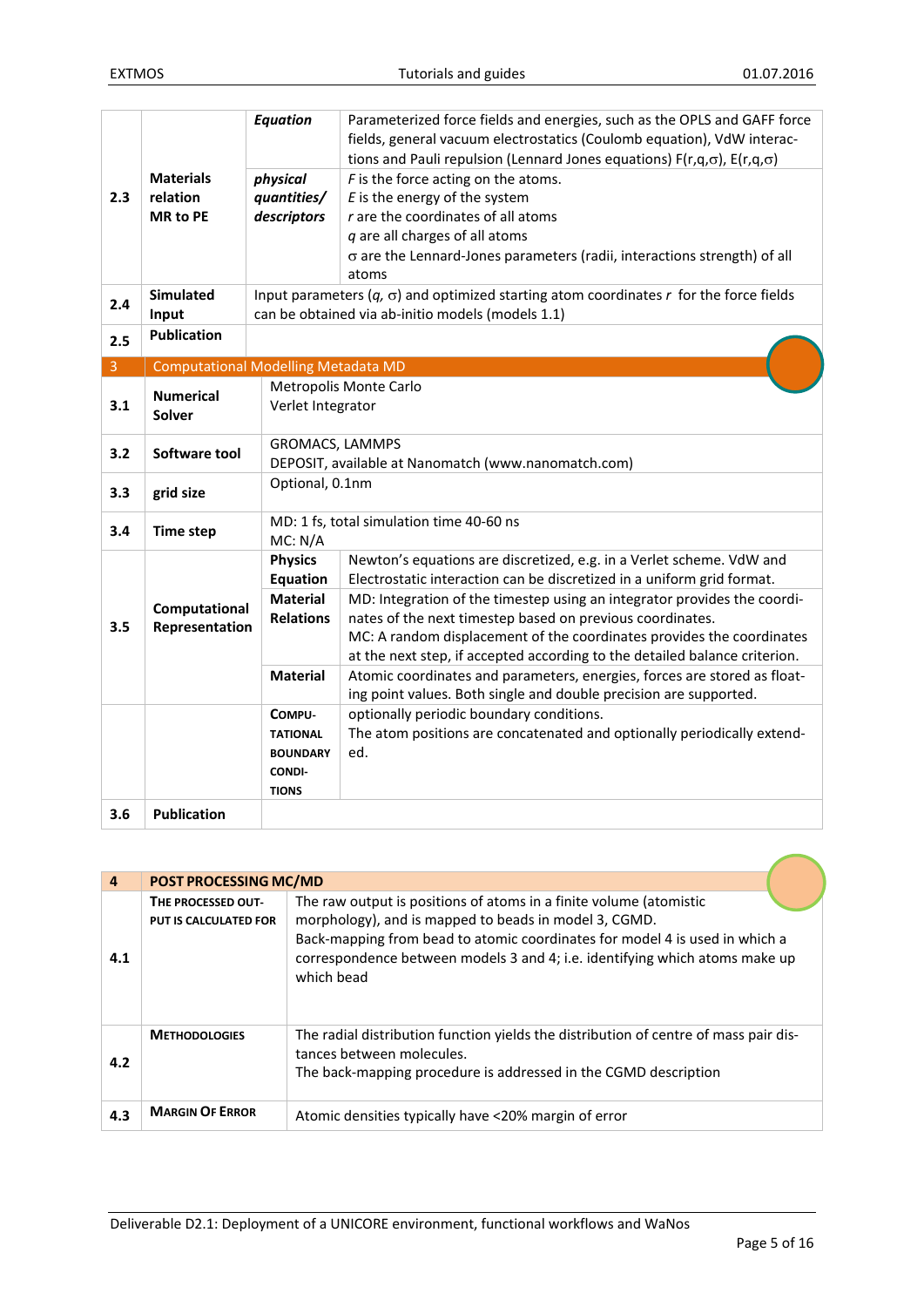| $\mathbf{1}$ |                                                                                       | ASPECT OF THE USER CASE/SYSTEM TO BE SIMULATED COARSE GRAINED MOLECULAR DYNAMICS, CGMD                                                                                                                                                                                                                                                                                                                                                                                                                                                                                                                                                                                                                                                                                                                                                                                                                                                                                                                                                                                                                                    |
|--------------|---------------------------------------------------------------------------------------|---------------------------------------------------------------------------------------------------------------------------------------------------------------------------------------------------------------------------------------------------------------------------------------------------------------------------------------------------------------------------------------------------------------------------------------------------------------------------------------------------------------------------------------------------------------------------------------------------------------------------------------------------------------------------------------------------------------------------------------------------------------------------------------------------------------------------------------------------------------------------------------------------------------------------------------------------------------------------------------------------------------------------------------------------------------------------------------------------------------------------|
| 1.1          | <b>ASPECT OF THE</b><br><b>USER CASE TO</b><br><b>BE SIMULATED</b>                    | Coarse Grained Molecular Dynamics, CGMD, finds packing arrangements of entities<br>which are ellipsoids representing groups of atoms                                                                                                                                                                                                                                                                                                                                                                                                                                                                                                                                                                                                                                                                                                                                                                                                                                                                                                                                                                                      |
| 1.2<br>1.3   | <b>MATERIAL</b><br><b>GEOMETRY</b>                                                    | HTL, Hole transport layer host Alpha-NPD N, N'-di- (alpha-naphthyl) -N, N'-diphenyl-1,1'-<br>biphenyl-4,4'-diamine, p dopant F6TCNNQ 2,2'-(perfluoronaphthalene-2,6-diylidene)<br>dimalononitrile. HBL ETL, Electron transport layer host TPPhen 2,4,7,9-tetraphenyl-1,10-<br>phenanthroline, n-dopant Tetrakis (1,3,4,6,7,8-Hexahydro-2H-pyrimido[1,2-<br>a]pyrimidinato)-di-tungsten(II). EL, Emissive layerB Alq <sub>3</sub> doped with NPB:Ir(MDQ) <sub>2</sub> (acac)<br>where NPB is N,N'-di(naphthalen-2-yl)-N,N-diphenyl-benzidine and :lr(MDQ)2(acac) is<br>iridium(III)bis(2-methyl-dibenzo-[f,h]quinoxaline)(acetylacetonate)<br>The organic molecules are represented by one or more entities referred to as beads.<br>A bead represents a group of atoms, typically a functional organic group. The size of the<br>group depends on the extent of coarse graining of the simulation, that in turn depends<br>on the system size. A bead is often chosen to represent a whole molecule in the case of<br>small and/or rigid molecules.<br>Vertical device consisting of cathode: Ag, 100 nm, ETL: 40-265 nm, |
|              |                                                                                       |                                                                                                                                                                                                                                                                                                                                                                                                                                                                                                                                                                                                                                                                                                                                                                                                                                                                                                                                                                                                                                                                                                                           |
| 1.4          | <b>TIME LAPSE</b>                                                                     | 0.9 ns/day for 5.25 million beads (without charges) on 256 cores                                                                                                                                                                                                                                                                                                                                                                                                                                                                                                                                                                                                                                                                                                                                                                                                                                                                                                                                                                                                                                                          |
| 1.5          | <b>MANUFACTUR-</b><br><b>ING PROCESS OR</b><br><b>IN-SERVICE</b><br><b>CONDITIONS</b> |                                                                                                                                                                                                                                                                                                                                                                                                                                                                                                                                                                                                                                                                                                                                                                                                                                                                                                                                                                                                                                                                                                                           |
| 1.6          | <b>PUBLICATION</b>                                                                    |                                                                                                                                                                                                                                                                                                                                                                                                                                                                                                                                                                                                                                                                                                                                                                                                                                                                                                                                                                                                                                                                                                                           |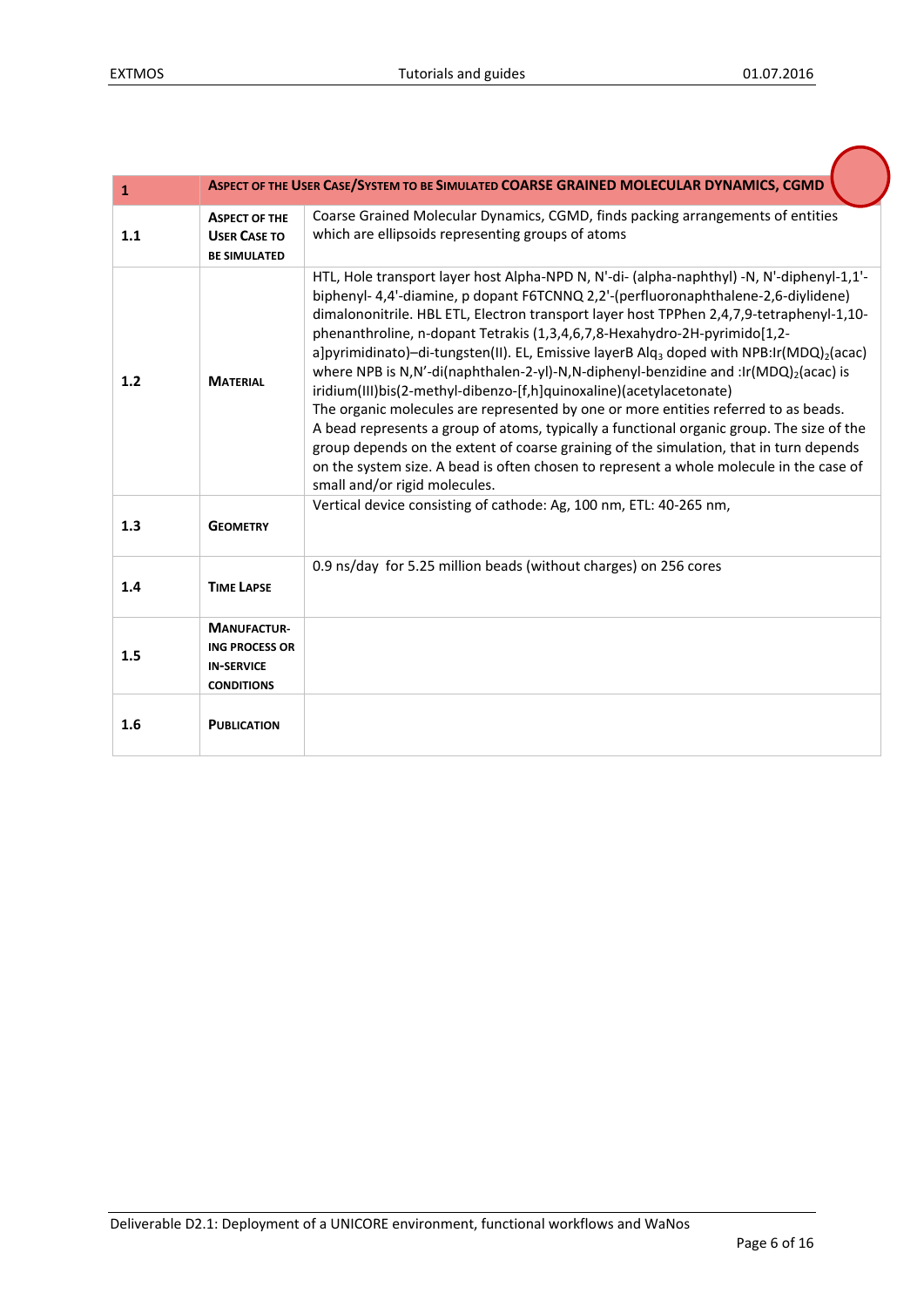| $\overline{2}$       |                                                 |                                        | <b>Generic Physics Of The Model Equation CGMD</b>                                                                                                                                                                                                                                                                                                                                                                                                                                                                                                                                                                                                                                                                 |
|----------------------|-------------------------------------------------|----------------------------------------|-------------------------------------------------------------------------------------------------------------------------------------------------------------------------------------------------------------------------------------------------------------------------------------------------------------------------------------------------------------------------------------------------------------------------------------------------------------------------------------------------------------------------------------------------------------------------------------------------------------------------------------------------------------------------------------------------------------------|
| 2.<br>0              | Model type<br>and name                          |                                        | COARSE GRAINED MOLECULAR DYNAMICS, CGMD (mesoscopic particle model 3.2 in ROMM)                                                                                                                                                                                                                                                                                                                                                                                                                                                                                                                                                                                                                                   |
| 2.<br>1              | <b>Model entity</b>                             |                                        | Coarse grained (CG) representation of grouped atoms called beads (each bead corresponds<br>to a group of atoms, typically a functional organic group)                                                                                                                                                                                                                                                                                                                                                                                                                                                                                                                                                             |
| 2.<br>$\overline{2}$ | <b>Model Phys-</b><br>ics/ Chemis-              | <b>Equation</b>                        | Newton's equations of motion.                                                                                                                                                                                                                                                                                                                                                                                                                                                                                                                                                                                                                                                                                     |
|                      | try equation<br><b>PE</b>                       | <b>Physical</b><br>quantities          | Positions, orientations, and velocities of CG-entity                                                                                                                                                                                                                                                                                                                                                                                                                                                                                                                                                                                                                                                              |
| 2.<br>3              | <b>Materials</b><br>relation<br><b>MR</b> to PE | <b>Equation</b>                        | Force fields appropriate to beads<br>$U(\boldsymbol{u}_i, \boldsymbol{u}_j, \boldsymbol{r}) = 4\varepsilon_0 \varepsilon_{\mu\nu}(\boldsymbol{u}_i, \boldsymbol{u}_j, \boldsymbol{r}) \left[ \left( \frac{\sigma_c}{r - \sigma(\boldsymbol{u}_i, \boldsymbol{u}_j, \boldsymbol{r}) + \sigma_c} \right)^{12} - \left( \frac{\sigma_c}{r - \sigma(\boldsymbol{u}_i, \boldsymbol{u}_j, \boldsymbol{r}) + \sigma_c} \right)^6 \right]$<br>Here U is the biaxial Gay-Berne (GB) potential, parameters $\sigma(u_i u_j r)$ and<br>$\varepsilon_{\mu\nu}(\mathbf{u}_{\mu}\mathbf{u}_{\mu}\mathbf{r})$ are the contact distances and well depths, and $\varepsilon_{0}$ , $\sigma_{c}$ scaling ener-<br>gies and lengths. |
|                      |                                                 | physical<br>quantities/<br>descriptors | U is the Gay-Berne potential of a given pair of CG-entities. $\sigma$ is the effective<br>radius, S is contact distance, $\varepsilon$ is interaction energy, r is the distance be-<br>tween the CG-entity (bead) centres of mass. The parameters of the GB<br>potential are fitted to reproduce energy profiles of interaction for the cor-<br>responding full-atom model. Additional terms are added to U to allow for<br>electrostatic contributions.                                                                                                                                                                                                                                                          |
| 2.<br>4              | <b>Simulated</b><br>Input                       |                                        |                                                                                                                                                                                                                                                                                                                                                                                                                                                                                                                                                                                                                                                                                                                   |
| 2.<br>5              | <b>Publication</b>                              |                                        |                                                                                                                                                                                                                                                                                                                                                                                                                                                                                                                                                                                                                                                                                                                   |

| 3   | <b>Computational Modelling Metadata CGMD</b> |                                                                                                                                                                                                         |                                                                                                                                                                                                    |
|-----|----------------------------------------------|---------------------------------------------------------------------------------------------------------------------------------------------------------------------------------------------------------|----------------------------------------------------------------------------------------------------------------------------------------------------------------------------------------------------|
| 3.1 | <b>Numerical</b><br><b>Solver</b>            |                                                                                                                                                                                                         | Velocity Verlet, predictor-corrector Verlet algorithm or predictor-corrector<br>equations combined with appropriate thermostat and barostat to control tempera-<br>ture and pressure respectively. |
| 3.2 | Software tool                                | SIMONA, GBMAP, LAMMPS, DL-POLY<br>SIMONA and GBMAP convert between atomistic and coarse grained, CG, representa-<br>tions<br>LAMMPS and DL-POLY solve the equations of motion in the CG representation. |                                                                                                                                                                                                    |
| 3.3 | grid size                                    | $0.1$ nm                                                                                                                                                                                                |                                                                                                                                                                                                    |
| 3.4 | Time step                                    |                                                                                                                                                                                                         | 20 fs, total simulation time 40-60 ns                                                                                                                                                              |
|     | Computational                                | <b>Physics</b><br>Equation                                                                                                                                                                              | To be determined                                                                                                                                                                                   |
| 3.5 | Representation                               | <b>Material</b><br><b>Relations</b>                                                                                                                                                                     |                                                                                                                                                                                                    |
|     |                                              | <b>Material</b>                                                                                                                                                                                         |                                                                                                                                                                                                    |
| 3.6 | <b>Publication</b>                           |                                                                                                                                                                                                         |                                                                                                                                                                                                    |

|     | <b>POST PROCESSING CGMD</b> |                                                                                                                                                                  |  |
|-----|-----------------------------|------------------------------------------------------------------------------------------------------------------------------------------------------------------|--|
|     | THE PROCESSED OUT-          | Molecule coordinates based on the back mapped output for beads. The internal                                                                                     |  |
| 4.1 | PUT IS CALCULATED FOR       | energy, number density profiles and radial distribution function for the modelled<br>material. Molecular positions are required by the QC-POLARON and QC-EXCITON |  |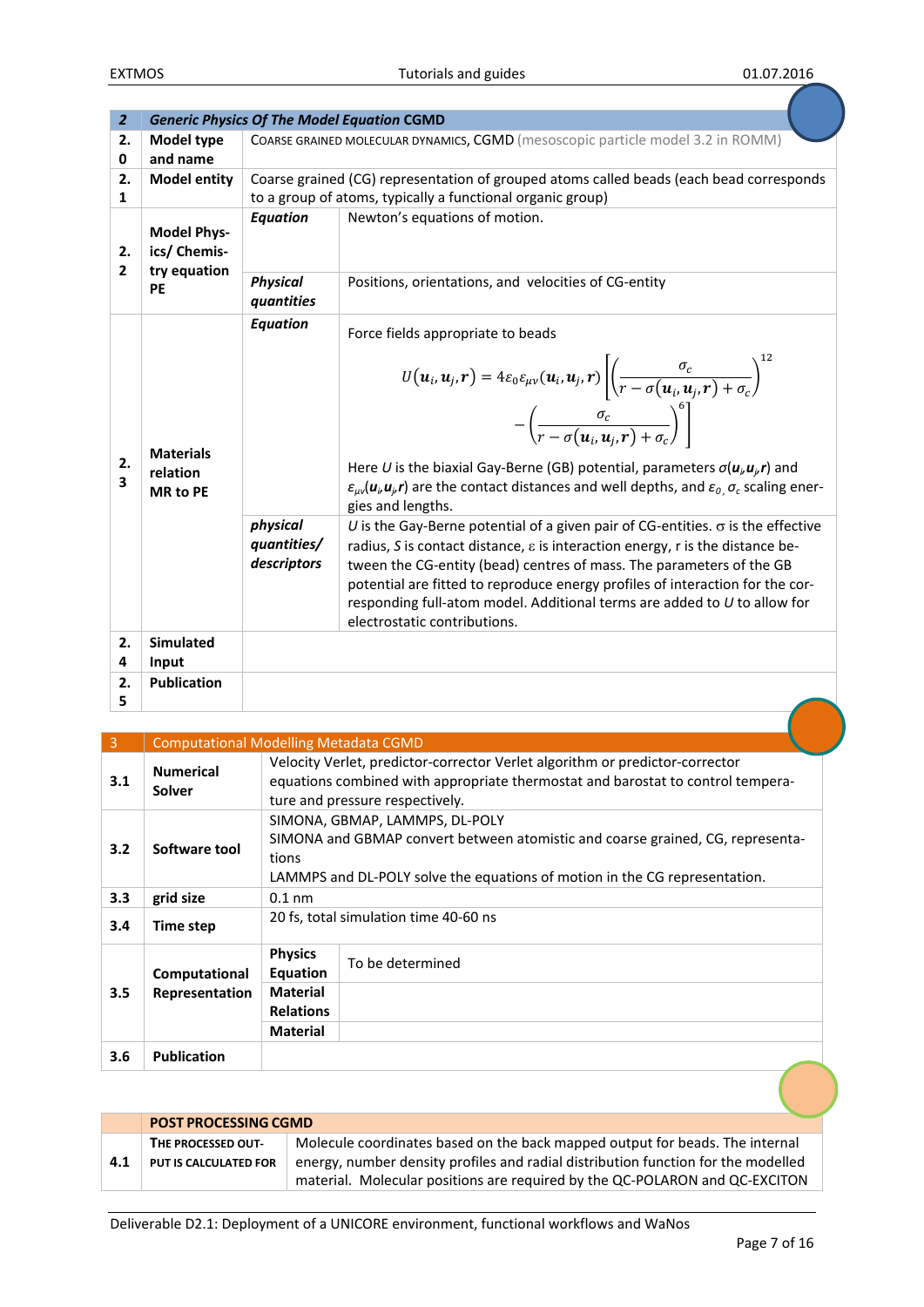|     |                        | models, whereas bead coordinates are required for the BTE model. These quanti-<br>ties will be used to validate the model.                                                                                                                                                                                      |
|-----|------------------------|-----------------------------------------------------------------------------------------------------------------------------------------------------------------------------------------------------------------------------------------------------------------------------------------------------------------|
|     |                        | CG-entity positions (raw output) are processed into atom positions for the BTE<br>model 6 and into electron positions required by the DFT-SE QC-POLARON and QC<br>EXCITON model 4 and 5. For the latter, the morphology determines the sites on<br>which electrons, holes, excitons are localised between hops. |
| 4.2 | <b>METHODOLOGIES</b>   | Averaged ellipsoid trajectories over around 1000 timesteps once equilibrium<br>achieved identified from total energy vs time are required for the BTE model.                                                                                                                                                    |
| 4.3 | <b>MARGIN OF ERROR</b> | Typically 1%, depends on simulated cell size, accuracy of force fields, simulation<br>time.                                                                                                                                                                                                                     |

| $\mathbf{1}$ |                                                                  | Aspect of the User Case/System to be Simulated: QC-POLARON                                                                                                                                                                                                                                                                                                                                                                                                                                                                                                                                                                                                                                                                                                                          |  |  |
|--------------|------------------------------------------------------------------|-------------------------------------------------------------------------------------------------------------------------------------------------------------------------------------------------------------------------------------------------------------------------------------------------------------------------------------------------------------------------------------------------------------------------------------------------------------------------------------------------------------------------------------------------------------------------------------------------------------------------------------------------------------------------------------------------------------------------------------------------------------------------------------|--|--|
| 1.1          | Aspect of the<br><b>User Case to</b><br>be simulated             | Electronic and atomistic structure of films of $\sim 10^4$ molecules of doped and pristine or-<br>ganic semiconductors.                                                                                                                                                                                                                                                                                                                                                                                                                                                                                                                                                                                                                                                             |  |  |
| 1.2          | <b>Material</b>                                                  | HTL, Hole transport layer host $\alpha$ -NPD N, N'-di- (alpha-naphthyl) -N, N'-diphenyl-1,1'-<br>biphenyl- 4,4'-diamine, p dopant F6TCNNQ 2,2'-(perfluoronaphthalene-2,6-diylidene)<br>dimalononitrile. HBL ETL, Electron transport layer host TPPhen 2,4,7,9-tetraphenyl-1,10-<br>phenanthroline, n-dopant Tetrakis (1,3,4,6,7,8-Hexahydro-2H-pyrimido[1,2-<br>a]pyrimidinato)-di-tungsten(II). EL, Emissive layerB Alq <sub>3</sub> doped with NPB:Ir(MDQ) <sub>2</sub> (acac)<br>where NPB is N,N'-di(naphthalen-2-yl)-N,N-diphenyl-benzidine and :lr(MDQ) <sub>2</sub> (acac) is<br>iridium(III)bis(2-methyl-dibenzo-[f,h]quinoxaline)(acetylacetonate) described by atomic<br>positions, grid spacing, radius around each atom, exchange-correlation functional, net<br>charge |  |  |
| 1.3          | Geometry                                                         | Vertical device consisting of cathode: Ag, 100 nm, ETL: 40-265 nm,                                                                                                                                                                                                                                                                                                                                                                                                                                                                                                                                                                                                                                                                                                                  |  |  |
| 1.4          | <b>Time Lapse</b>                                                | N/A                                                                                                                                                                                                                                                                                                                                                                                                                                                                                                                                                                                                                                                                                                                                                                                 |  |  |
| 1.5          | <b>Manufactur-</b><br>ing process<br>or in-service<br>conditions |                                                                                                                                                                                                                                                                                                                                                                                                                                                                                                                                                                                                                                                                                                                                                                                     |  |  |
| 1.6          | <b>Publication</b>                                               |                                                                                                                                                                                                                                                                                                                                                                                                                                                                                                                                                                                                                                                                                                                                                                                     |  |  |

| $\overline{2}$ |                                                                 |                                                  | <b>Generic Physics Of The Model Equation QC-POLARON</b>                                                                                                                                                                                                                                                                                                                                                                                                                                                                                                                                                                                                                                                                                           |  |
|----------------|-----------------------------------------------------------------|--------------------------------------------------|---------------------------------------------------------------------------------------------------------------------------------------------------------------------------------------------------------------------------------------------------------------------------------------------------------------------------------------------------------------------------------------------------------------------------------------------------------------------------------------------------------------------------------------------------------------------------------------------------------------------------------------------------------------------------------------------------------------------------------------------------|--|
| 2.0            | Model type<br>and name                                          |                                                  | Electronic model (effective Hamiltonian) (model 1.2 in ROMM) combined with<br>polarisable continuum model (model 1.2.6 in ROMM)                                                                                                                                                                                                                                                                                                                                                                                                                                                                                                                                                                                                                   |  |
| 2.1            | <b>Model entity</b>                                             |                                                  | Polarons: quasiparticles in the form of electrons or holes coupled to lattice modes                                                                                                                                                                                                                                                                                                                                                                                                                                                                                                                                                                                                                                                               |  |
| 2.2            | <b>Model Phys-</b><br>ics/ Chemis-<br>try equation<br><b>PE</b> | <b>Equation</b><br><b>Physical</b><br>quantities | Schrödinger Equation (SE) for electron states, Kohn-Sham equations.<br>$H\Psi_i = \left  -\frac{\hbar^2}{2m_e} \nabla^2 + V_{KS}(\mathbf{r}) \right  \Psi_i = E_i \Psi_i,$<br>$N_{atoms}$<br>$V_{KS}(\mathbf{r}) = \sum_{i=1}^{N} V_{ps}(\mathbf{r} - \mathbf{R}_i) + \int \frac{e^2 n_s(\mathbf{r}')}{ \mathbf{r} - \mathbf{r}' } d\mathbf{r}' + V_{XC}[n_s(\mathbf{r})]$<br>$\Psi_i$ are the Kohn-Sham electronic orbitals, H is the mean-field Kohn-Sham<br>Hamiltonian, $E_i$ the Kohn-Sham eigenvalues, $V_{KS}$ the effective Kohn-Sham<br>one-electron potential, $V_{ps}(\boldsymbol{r}-\boldsymbol{R}_i)$ the pseudopotential energy from the<br>external field due to the nuclei located at $R_i$ and corresponding inner<br>electrons. |  |
| 2.3            | <b>Materials</b>                                                | <b>Equation</b>                                  | Kohn-Sham formulation of the Hamiltonian using all-electron (Turbomo-<br>le, Gaussian) or pseudopotential (BigDFT)                                                                                                                                                                                                                                                                                                                                                                                                                                                                                                                                                                                                                                |  |
|                | relation MR<br>to PE                                            | physical<br>quantities/<br>descriptors           | Exchange-correlation functional, pseudopotentials                                                                                                                                                                                                                                                                                                                                                                                                                                                                                                                                                                                                                                                                                                 |  |
| 2.4            | Input                                                           |                                                  | Positions of atomic and electronic sites from the back mapped CGMD model                                                                                                                                                                                                                                                                                                                                                                                                                                                                                                                                                                                                                                                                          |  |

Deliverable D2.1: Deployment of a UNICORE environment, functional workflows and WaNos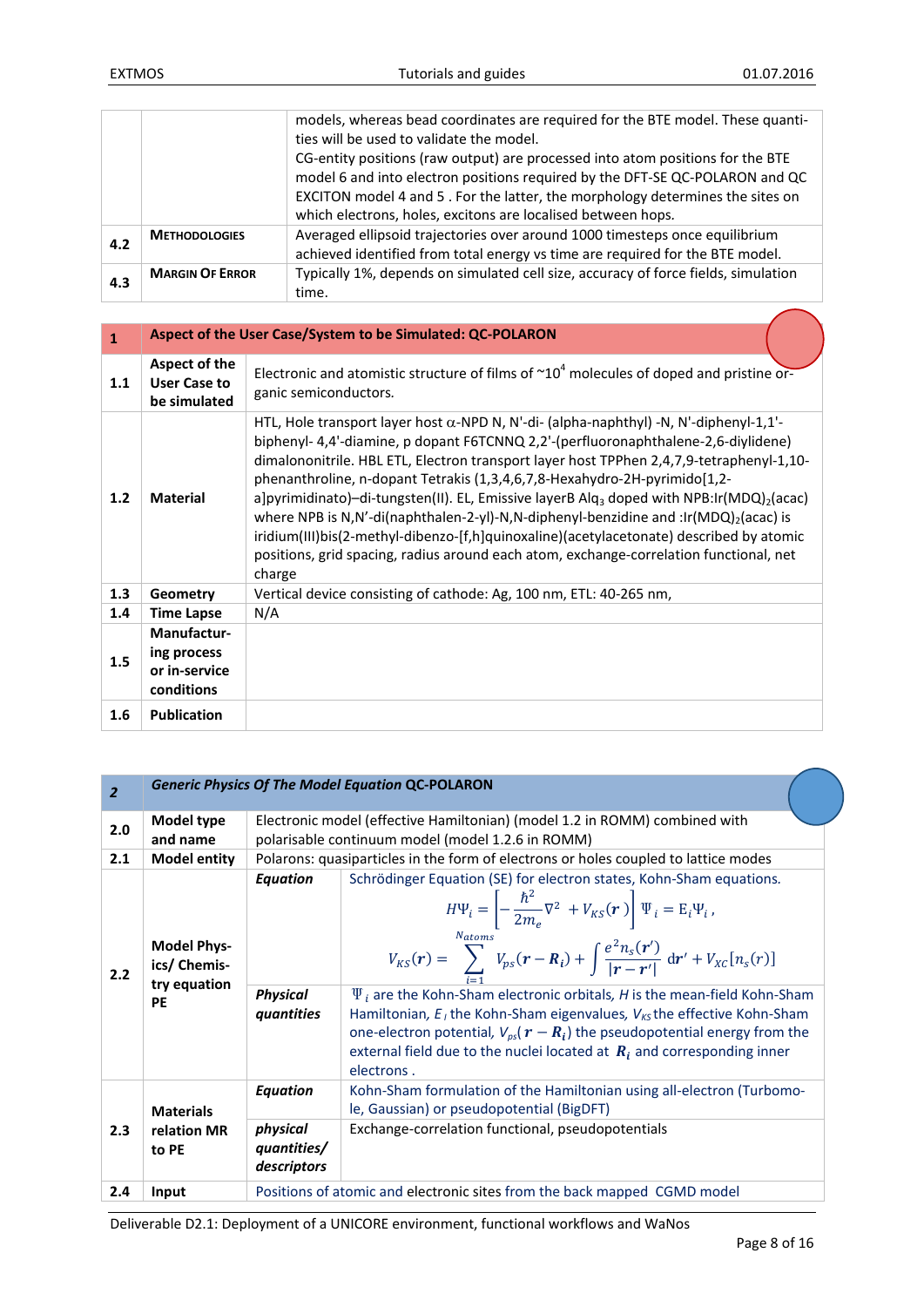|     |             | Orbitals and their energies from GW-BSE model 1 that are linked to charge transfer |
|-----|-------------|------------------------------------------------------------------------------------|
|     |             | states close to dopants and to excited states.                                     |
| 2.5 | Publication |                                                                                    |

| $\overline{\mathbf{3}}$ | <b>Computational Modelling Metadata QC-POLARON</b> |                                                               |                                                                                                                                                                                                                                                                                                                                                                                                                                                                                                                                                                                                                                                                                                                                                                                                                                                                                                                                                                                                                                                                                                                                                                                                                                                                                                                                                                                                                                                                                                                                                                                                         |  |
|-------------------------|----------------------------------------------------|---------------------------------------------------------------|---------------------------------------------------------------------------------------------------------------------------------------------------------------------------------------------------------------------------------------------------------------------------------------------------------------------------------------------------------------------------------------------------------------------------------------------------------------------------------------------------------------------------------------------------------------------------------------------------------------------------------------------------------------------------------------------------------------------------------------------------------------------------------------------------------------------------------------------------------------------------------------------------------------------------------------------------------------------------------------------------------------------------------------------------------------------------------------------------------------------------------------------------------------------------------------------------------------------------------------------------------------------------------------------------------------------------------------------------------------------------------------------------------------------------------------------------------------------------------------------------------------------------------------------------------------------------------------------------------|--|
| 3.1                     | <b>Numerical</b><br>Solver                         | then on-site energies and charge-transfer integrals obtained. | BigDFT calculates electronic structure in systems of more than 10,000 atoms going<br>beyond DFT. It uses Constrained DFT methods. localized support functions expressed<br>in an underlying Daubechies wavelet basis which offers ideal properties for accurate<br>linear scaling calculations. Atom positions are determined by conjugate gradients or<br>molecular dynamics implemented self consistently within the code.<br>QuantumPatch computes environmental effects on polarons and excitons in systems<br>of more than 1000 atoms. It partitions the total charge density into charge densities<br>of single molecules. For each molecule, the charge densities of the other molecules<br>are replaced by a set of point charges. Intermolecular electrostatic interactions are<br>allowed for by partial charges. Initial partial charges use vacuum partial charges for<br>each molecule, and then solve the SE for each molecule. Partial charges are updated<br>from the new electron densities for a molecule with Kohn-Sham orbitals.<br>MESCal coupled with BigDFT finds the self-consistent polarization state of a system of<br>atoms. It implements a polarizable points description of electronic polarization to<br>compute the polarization energy of a localized charge carrier and dielectric tensor.<br>Constrained DFT, where a Lagrange multiplier term is added to the Kohn Sham ener-<br>gy functional, is used to evaluate on-site energies and charge-transfer integrals. The<br>electron density is self consistently calculated for clusters of nearest neighbours and |  |
| 3.2                     | <b>Software Tools</b>                              |                                                               | BigDFT, QuantumPatch, MESCal and Deposit are being used to create MESO-EL                                                                                                                                                                                                                                                                                                                                                                                                                                                                                                                                                                                                                                                                                                                                                                                                                                                                                                                                                                                                                                                                                                                                                                                                                                                                                                                                                                                                                                                                                                                               |  |
| 3.3                     | <b>Grid Size, Time</b><br><b>Step</b>              | 0.05 nm, 4 fs per step for molecular dynamics simulations     |                                                                                                                                                                                                                                                                                                                                                                                                                                                                                                                                                                                                                                                                                                                                                                                                                                                                                                                                                                                                                                                                                                                                                                                                                                                                                                                                                                                                                                                                                                                                                                                                         |  |
|                         | Computational<br>Representation                    | <b>Physics</b><br><b>Equation</b><br><b>Material</b>          | As for QC-ABINITIO                                                                                                                                                                                                                                                                                                                                                                                                                                                                                                                                                                                                                                                                                                                                                                                                                                                                                                                                                                                                                                                                                                                                                                                                                                                                                                                                                                                                                                                                                                                                                                                      |  |
| 3.4                     | Refers To Your<br>Computational<br>Solver          | Rela-<br>tions                                                | As for QC-ABINITIO                                                                                                                                                                                                                                                                                                                                                                                                                                                                                                                                                                                                                                                                                                                                                                                                                                                                                                                                                                                                                                                                                                                                                                                                                                                                                                                                                                                                                                                                                                                                                                                      |  |
|                         |                                                    | <b>Material</b>                                               | As for QC-ABINITIO                                                                                                                                                                                                                                                                                                                                                                                                                                                                                                                                                                                                                                                                                                                                                                                                                                                                                                                                                                                                                                                                                                                                                                                                                                                                                                                                                                                                                                                                                                                                                                                      |  |

| $\overline{a}$ | POST PROCESSING QC-POLARON                  |                                                                                                                                                                                                                                                                                                  |  |
|----------------|---------------------------------------------|--------------------------------------------------------------------------------------------------------------------------------------------------------------------------------------------------------------------------------------------------------------------------------------------------|--|
| 4.1            | THE PROCESSED OUT-<br>PUT IS CALCULATED FOR | In principle, any experimentally observable quantity, e.g. optical spectra and<br>optical constants, may be computed as a function of the energies.<br>Charge transfer rates and recombination rates are provided to the BTE model.<br>Force fields are provided for the back mapped CGMD model. |  |
| 4.2            | <b>METHODOLOGIES</b>                        | Charge transfer rates are determined by Marcus theory and require charge trans-<br>fer and overlap integrals obtained from the orbitals using time dependent pertur-<br>bation theory. HOMO and LUMO offsets at interfaces are deduced in the same<br>way as for the GW-BSE model.               |  |
| 4.3            | <b>MARGIN OF ERROR</b>                      | Bond lengths 10 <sup>-4</sup> nm, on-site energies 10 meV, transfer integrals 10 meV                                                                                                                                                                                                             |  |

|     | ASPECT OF THE USER CASE/SYSTEM TO BE SIMULATED: QC-EXCITON         |                                                                                                                                                                                                                                                                                                                                                          |  |
|-----|--------------------------------------------------------------------|----------------------------------------------------------------------------------------------------------------------------------------------------------------------------------------------------------------------------------------------------------------------------------------------------------------------------------------------------------|--|
| 1.1 | <b>ASPECT OF THE</b><br><b>USER CASE TO</b><br><b>BE SIMULATED</b> | Quantitative understanding of the doping mechanism and of the excited states<br>responsible for light emission in doped organic semiconductors.                                                                                                                                                                                                          |  |
| 1.2 | <b>MATFRIAL</b>                                                    | HTL, Hole transport layer host Alpha-NPD N, N'-di- (alpha-naphthyl) -N, N'-diphenyl-1,1'-<br>biphenyl- 4,4'-diamine, p dopant F6TCNNQ 2,2'-(perfluoronaphthalene-2,6-diylidene)<br>dimalononitrile. HBL ETL, Electron transport layer host TPPhen 2,4,7,9-tetraphenyl-1,10-<br>phenanthroline, n-dopant Tetrakis (1,3,4,6,7,8-Hexahydro-2H-pyrimido[1,2- |  |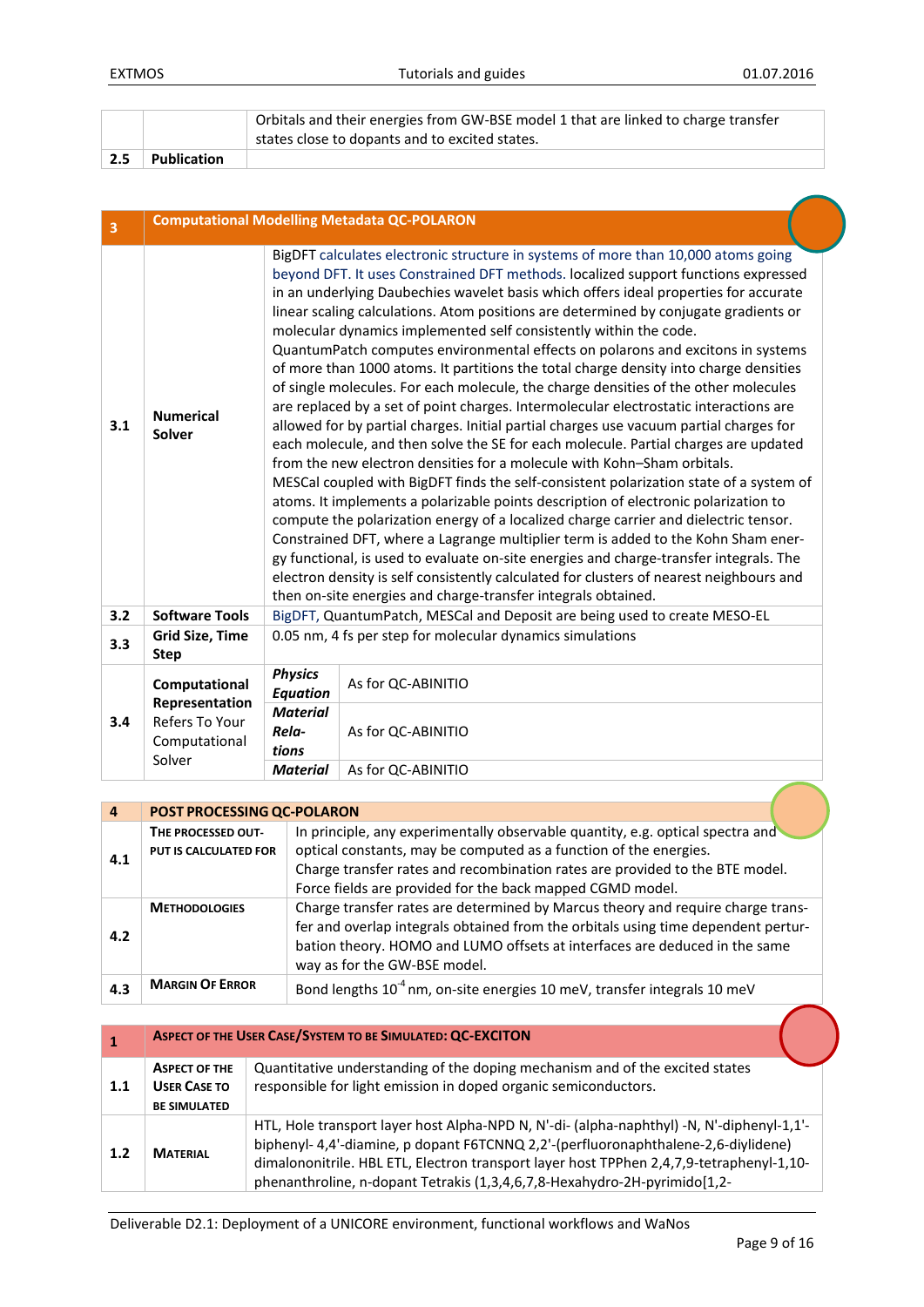|     |                                          | a]pyrimidinato)-di-tungsten(II). EL, Emissive layerB Alq <sub>3</sub> doped with NPB:Ir(MDQ) <sub>2</sub> (acac)<br>where NPB is N,N'-di(naphthalen-2-yl)-N,N-diphenyl-benzidine and :lr(MDQ) <sub>2</sub> (acac) is<br>iridium(III)bis(2-methyl-dibenzo-[f,h]quinoxaline)(acetylacetonate) |
|-----|------------------------------------------|---------------------------------------------------------------------------------------------------------------------------------------------------------------------------------------------------------------------------------------------------------------------------------------------|
| 1.3 | <b>GEOMETRY</b>                          | Vertical device consisting of cathode: Ag, 100 nm, ETL: 40-265 nm,                                                                                                                                                                                                                          |
| 1.4 | <b>TIME LAPSE</b>                        | N/A                                                                                                                                                                                                                                                                                         |
| 1.5 | <b>MANUFACTUR-</b><br><b>ING PROCESS</b> |                                                                                                                                                                                                                                                                                             |
| 1.6 | <b>PUBLICATION</b>                       |                                                                                                                                                                                                                                                                                             |

| $\overline{2}$ |                                          |                                                  | <b>Generic Physics Of The Model Equation QC-EXCITON</b>                                                                                                                                                                                                                                                                                                                                                                                                                                                    |  |
|----------------|------------------------------------------|--------------------------------------------------|------------------------------------------------------------------------------------------------------------------------------------------------------------------------------------------------------------------------------------------------------------------------------------------------------------------------------------------------------------------------------------------------------------------------------------------------------------------------------------------------------------|--|
| 2.0            | <b>Model type</b>                        |                                                  | Electronic model (effective Hamiltonian) (model 1.2 in ROMM)                                                                                                                                                                                                                                                                                                                                                                                                                                               |  |
|                | and name                                 |                                                  |                                                                                                                                                                                                                                                                                                                                                                                                                                                                                                            |  |
| 2.1            | Model enti-                              |                                                  | Excitons: quasiparticles in the form of electron-hole pairs coupled to lattice                                                                                                                                                                                                                                                                                                                                                                                                                             |  |
|                | ty                                       | modes                                            |                                                                                                                                                                                                                                                                                                                                                                                                                                                                                                            |  |
| 2.2            | <b>Model</b><br>Physics/                 | <b>Equation</b><br><b>Physical</b>               | Schrödinger Equation (SE) for exciton states.<br>$H n\rangle = \left[\hbar\omega_{0-0} + \hbar D + \sum_{n=1}^{N} J_0( n\rangle < n+1  +  n+1\rangle < n )\right]$<br>+ $\sum_{n=1}^{N} \Lambda_n( n\rangle\langle n )   n\rangle$<br>$ n\rangle$ represents a pure $(S_1)$ electronic excitation at site n with all                                                                                                                                                                                       |  |
|                | Chemistry<br>equation PE                 | quantities                                       | other molecules electronically unexcited in state $S_0$ , H is the Hamil-<br>tonian, $J_0$ the nearest neighbour coupling, $\hbar\omega_{0-0}$ is the energy cor-<br>responding to the $S_0 \rightarrow S_1$ transition, typically dipole allowed in the<br>UV-Vis spectral region, D is a non-resonant gas-to-crystal (red) shift<br>which is due to the greater stabilization of $S_1$ compared to $S_0$ upon<br>aggregation and $\Lambda_n$ is the transition energy offset for the nth<br>chromophore. |  |
|                |                                          | <b>Equation</b>                                  | $H = \sum_{m=1}^{N} H_m + \sum_{m=1}^{N} \sum_{n=m}^{N} \hat{V}_{mn} + \hbar \omega_{vib} \sum_{n=m}^{N} b_n^{\dagger} b_n + \hbar \lambda \omega_{vib} \sum_{n}  n>$<br>$\langle n (b_n^{\dagger}+b_n)+\hbar\lambda^2\omega_{vib}$                                                                                                                                                                                                                                                                        |  |
| 2.3            | <b>Materials</b><br>relation MR<br>to PE | physical<br>quanti-<br>ties/<br>de-<br>scriptors | $H_m$ describes the intramolecular Hamiltonian for site m and $\hat{V}_{mn}$ is<br>an operator representing the intermolecular interactions between<br>sites m and n. The third term represents the vibrational energy,<br>with $b_n^{\dagger}$ ( $b_n$ ) creating (annihilating) a vibrational quantum on the<br>nth chromophore. The local, linear exciton-vibrational coupling<br>term is represented by the third term.                                                                                |  |
| 2.4            | Input                                    |                                                  | Orbitals and their energies from GW-BSE that are linked to excitons. The posi-<br>tions of the atoms and quasi-particle sites are deduced from/based on the cen-<br>tres of mass of the ellipsoids obtained from the CGMD model.                                                                                                                                                                                                                                                                           |  |
| 2.5            | <b>Publication</b>                       |                                                  |                                                                                                                                                                                                                                                                                                                                                                                                                                                                                                            |  |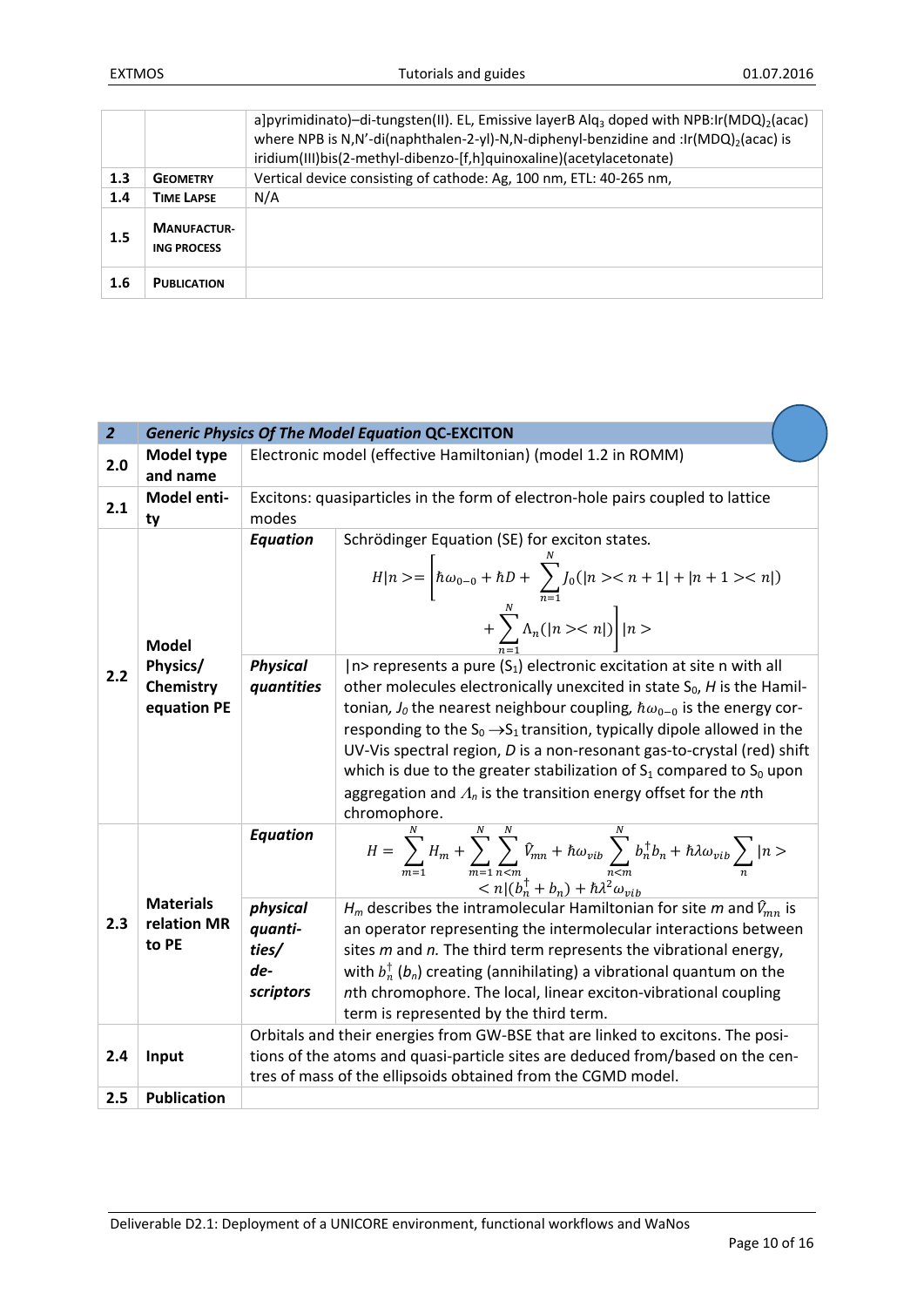|                                                                                      |                                          | 3. COMPUTATIONAL MODELLING METADATA QC-EXCITON                                                                                                                                                                                                                                                                                                                                                                                                                                                                                                                                              |  |
|--------------------------------------------------------------------------------------|------------------------------------------|---------------------------------------------------------------------------------------------------------------------------------------------------------------------------------------------------------------------------------------------------------------------------------------------------------------------------------------------------------------------------------------------------------------------------------------------------------------------------------------------------------------------------------------------------------------------------------------------|--|
| <b>NUMERICAL SOLV-</b>                                                               |                                          | Gaussian-basis implementation with microelectrostatic (ME) semi-empirical                                                                                                                                                                                                                                                                                                                                                                                                                                                                                                                   |  |
| <b>ER</b>                                                                            | embedding                                |                                                                                                                                                                                                                                                                                                                                                                                                                                                                                                                                                                                             |  |
| <b>SOFTWARE TOOL</b>                                                                 |                                          | FIESTA combined with MESCAL for microelectrostatic embedding                                                                                                                                                                                                                                                                                                                                                                                                                                                                                                                                |  |
| <b>GRID SIZE</b>                                                                     | N/A                                      |                                                                                                                                                                                                                                                                                                                                                                                                                                                                                                                                                                                             |  |
| <b>TIME STEP</b>                                                                     | N/A                                      |                                                                                                                                                                                                                                                                                                                                                                                                                                                                                                                                                                                             |  |
|                                                                                      | <b>PHYSICS</b><br>EQUA-                  | $\sum_{\{b\}} < \phi_{(a)} H  \phi_{(b)} > E < \phi_{(a)}  \phi_{(b)} >$                                                                                                                                                                                                                                                                                                                                                                                                                                                                                                                    |  |
|                                                                                      | <b>TION</b>                              | The exciton Hamiltonian is written in terms of the adiabatic electronic<br>states, m,a, of the single chromophores m.                                                                                                                                                                                                                                                                                                                                                                                                                                                                       |  |
| <b>COMPUTATIONAL</b><br><b>REPRESENTATION</b><br>refers to how                       | <b>MATERIAL</b><br>RELA-<br><b>TIONS</b> | $ \phi_{(n)} \geq \frac{1}{\sqrt{N_n!}} \sum_{n=1}^{\infty} (-1)^p P[\prod_{m=1}^{\infty}  \varphi_{m,n} >$                                                                                                                                                                                                                                                                                                                                                                                                                                                                                 |  |
| your computa-                                                                        |                                          | $\rho_{m,ge}(\tau_m) = \varphi_{m,e}^*(\tau_m) \varphi_{m,g}(\tau_m)$ , $\mu_m^x = \int dx \,\hat{\mu}_m \,\rho_{m,ge}(\tau_m)$                                                                                                                                                                                                                                                                                                                                                                                                                                                             |  |
| tional solver<br>represents the<br>material, prop-<br>erties, equation<br>variables, |                                          | P generates a permutation over electronic coordinates of the molecules in<br>the aggregate and $N_p$ is the number of such permutations. The aggregate<br>electronic states $ \psi\rangle = \sum_{\{a\}} C(\{a\})  \phi_{\{a\}}\rangle$ with variational coefficients<br>$C({a})$ are solutions of the Schrödinger equation. The transition density $\rho$<br>for ground, g, to excited, e, states is obtained from frontier molecular<br>orbitals $\varphi$ and is used to find the x, y, z components of the transition dipole<br>moment $\mu_m$ and the Coulomb term in the Hamiltonian. |  |
|                                                                                      | <b>MATERIAL</b>                          | Atom-scale model comprising a number of atomic nuclei with defined<br>relative positions and the same number of electrons to ensure overall<br>charge neutrality.                                                                                                                                                                                                                                                                                                                                                                                                                           |  |

| $\overline{a}$ | <b>POST PROCESSING QC-EXCITON</b>                  |                                                                                                                                                                                                                                                                                                                                                                                                                                                                                                                                                                                                                                                                   |
|----------------|----------------------------------------------------|-------------------------------------------------------------------------------------------------------------------------------------------------------------------------------------------------------------------------------------------------------------------------------------------------------------------------------------------------------------------------------------------------------------------------------------------------------------------------------------------------------------------------------------------------------------------------------------------------------------------------------------------------------------------|
|                | THE PROCESSED OUT-<br><b>PUT IS CALCULATED FOR</b> | $A(\omega)_{N} = \sum_{\alpha} f_{k=0,\alpha} \Gamma(\omega - \omega_{k=0,\alpha}), \overline{S}(\omega)_{N} = \sum_{v} I_{p}^{0-v} \Gamma(\omega - \omega_{em} + v_{l} \omega_{vib})$                                                                                                                                                                                                                                                                                                                                                                                                                                                                            |
| 4.1            |                                                    | $A(\omega)$ is the absorption spectrum required for validation, $f_{k=0,\alpha}$ the oscillator<br>strength, $\alpha$ represents the multitude of eigenstates which all have a centre of<br>mass (quasi) momentum k equal to zero but with varying amounts of vibrational<br>dressing. $\Gamma(\omega)$ is a line shape function usually taken to be Gaussian for the case of<br>inhomogeneous broadening and Lorentzian for homogeneous broadening. $\overline{S}(\omega)$<br>is the reduced photoluminescence, PL spectrum.<br>Exciton transfer rates are provided for the BTE model. Transfer integrals Site ener-<br>gies Recombination rates for BTE model 6 |
| 4.2            | <b>METHODOLOGIES</b>                               | Optical spectra and optical constants are obtained from excited state energies by<br>calculating the time dependent dipole moment output by the solver.                                                                                                                                                                                                                                                                                                                                                                                                                                                                                                           |
| 4.3            | <b>MARGIN OF ERROR</b>                             | On-site energies 10 meV, transfer integrals 10 meV                                                                                                                                                                                                                                                                                                                                                                                                                                                                                                                                                                                                                |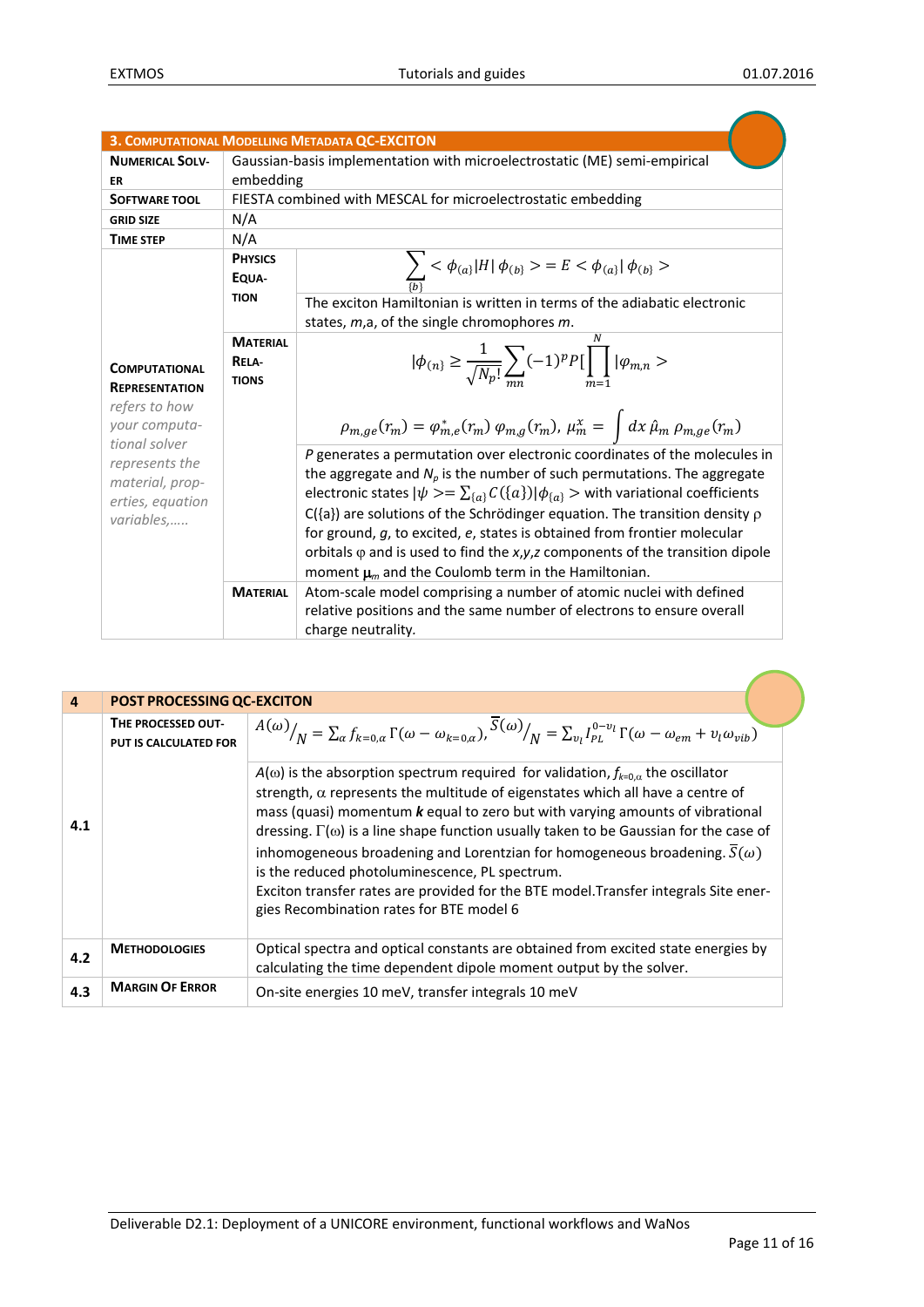| $\mathbf{1}$ |                                                                                | ASPECT OF THE USER CASE/SYSTEM TO BE SIMULATED BOltzmann Transport Equation, BTE                                                                                                                                                                                                                                                                                                                                                                                                                                                                                                                                                                                                                                             |
|--------------|--------------------------------------------------------------------------------|------------------------------------------------------------------------------------------------------------------------------------------------------------------------------------------------------------------------------------------------------------------------------------------------------------------------------------------------------------------------------------------------------------------------------------------------------------------------------------------------------------------------------------------------------------------------------------------------------------------------------------------------------------------------------------------------------------------------------|
| 1.1          | <b>ASPECT OF THE</b><br><b>USER CASE TO</b><br><b>BE SIMULATED</b>             | Transfer of electrons and excitons between point representations of molecules, leading<br>to current density and electrical field profiles and colour and intensity of optical emis-<br>sion                                                                                                                                                                                                                                                                                                                                                                                                                                                                                                                                 |
| 1.2          | <b>MATERIAL</b>                                                                | HTL, Hole transport layer host Alpha-NPD N, N'-di- (alpha-naphthyl) -N, N'-diphenyl-1,1'-<br>biphenyl- 4,4'-diamine, p dopant F6TCNNQ 2,2'-(perfluoronaphthalene-2,6-diylidene)<br>dimalononitrile. HBL ETL, Electron transport layer host TPPhen 2,4,7,9-tetraphenyl-1,10-<br>phenanthroline, n-dopant Tetrakis (1,3,4,6,7,8-Hexahydro-2H-pyrimido[1,2-<br>a]pyrimidinato)-di-tungsten(II). EL, Emissive layerB Alq <sub>3</sub> doped with NPB:lr(MDQ) <sub>2</sub> (acac)<br>where NPB is N,N'-di(naphthalen-2-yl)-N,N-diphenyl-benzidine and :lr(MDQ) <sub>2</sub> (acac) is<br>iridium(III)bis(2-methyl-dibenzo-[f,h]quinoxaline)(acetylacetonate) represented by elec-<br>trons and excitons on ellipsoids (molecules) |
| 1.3          | <b>GEOMETRY</b>                                                                | Vertical device consisting of cathode: Ag, 100 nm, ETL: 40-265 nm,                                                                                                                                                                                                                                                                                                                                                                                                                                                                                                                                                                                                                                                           |
| 1.4          | <b>TIME LAPSE</b>                                                              | 50 ps to ms                                                                                                                                                                                                                                                                                                                                                                                                                                                                                                                                                                                                                                                                                                                  |
| 1.5          | <b>MANUFACTUR-</b><br><b>ING PROCESS</b><br>OR IN-SERVICE<br><b>CONDITIONS</b> |                                                                                                                                                                                                                                                                                                                                                                                                                                                                                                                                                                                                                                                                                                                              |
| 1.6          | <b>PUBLICATION</b>                                                             |                                                                                                                                                                                                                                                                                                                                                                                                                                                                                                                                                                                                                                                                                                                              |

| $\overline{2}$ | <b>Generic Physics Of The Model Equation BTE</b>         |                                                  |                                                                                                                                                                                                                                        |  |
|----------------|----------------------------------------------------------|--------------------------------------------------|----------------------------------------------------------------------------------------------------------------------------------------------------------------------------------------------------------------------------------------|--|
| 2.0            | Model type<br>and name                                   |                                                  | Semi-classical Boltzmann transport equation, BTE (statistical mechanics electronic<br>model 1.4.1 in ROMM. Loosely coupled to an optical model, OPT, model 6.                                                                          |  |
| 2.1            | <b>Model entity</b>                                      |                                                  | Electron polarons, hole polarons, singlet and triplet excitons                                                                                                                                                                         |  |
| 2.2            | <b>Model Phys-</b><br>ics/ Chemis-<br>try equation<br>PE | <b>Equation</b><br><b>Physical</b><br>quantities | Boltzmann transport equation Waiting time before a reaction with reac-<br>tion rate k for a uniformly distributed random number R between 0 and 1<br>$\tau = -\frac{\ln(R)}{k}$<br>Charge, exciton, current density and field profiles |  |
| 2.3            | <b>MR</b>                                                |                                                  | Hopping rates and generation and recombination rates that are taken from DFT-SE<br>Energy barrier between neighbouring sites                                                                                                           |  |
| 2.4            | <b>Simulated</b><br>Input                                |                                                  | Exciton and charge transfer rates and recombination rates from DFT-SE. The positions of<br>the sites on which electrons, holes, excitons are localised between hops from CGMD.                                                         |  |
| 2.4            | <b>Publication</b>                                       |                                                  |                                                                                                                                                                                                                                        |  |

| $\overline{3}$ |                                                  | <b>Computational Modelling Metadata BTE</b>        |  |  |
|----------------|--------------------------------------------------|----------------------------------------------------|--|--|
| 3.1            | <b>Numerical Solv-</b>                           | Kinetic Monte Carlo, KMC                           |  |  |
|                | er                                               |                                                    |  |  |
| 3.2            | Software tool                                    | Merged Bath KMC and KIT KMC codes                  |  |  |
| 3.3            | grid size                                        | N/A                                                |  |  |
| 3.4            | Time step                                        | ps to ms                                           |  |  |
| 3.5            | Computational<br>Representation<br>refers to how | <b>Physics</b><br>Equa-<br>tion<br><b>Material</b> |  |  |
|                | your computa-<br>tional solver                   | Rela-                                              |  |  |

Deliverable D2.1: Deployment of a UNICORE environment, functional workflows and WaNos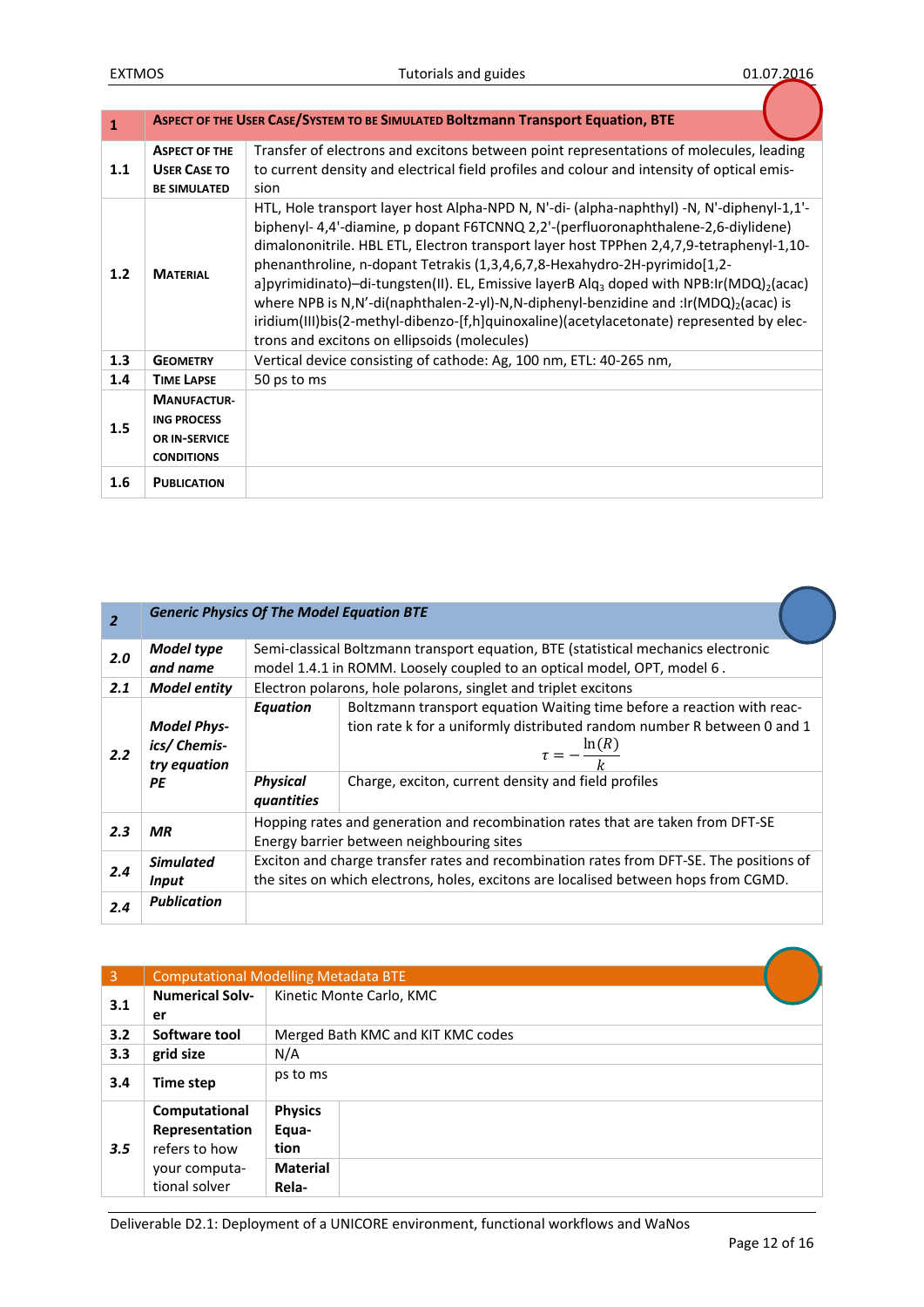|     | represents the                                    | tions           |                                                                                                                                |
|-----|---------------------------------------------------|-----------------|--------------------------------------------------------------------------------------------------------------------------------|
|     | material, prop-<br>erties, equation<br>variables, | <b>Material</b> | Each site has a label determining which material it is and which particle<br>species occupies it that varies with elapsed time |
| 3.6 | <b>Publication</b>                                |                 |                                                                                                                                |

| 4   | <b>POST PROCESSING BTE</b> |                                                                                    |  |  |  |  |
|-----|----------------------------|------------------------------------------------------------------------------------|--|--|--|--|
|     | THE PROCESSED OUT-         | Material/layer characteristic scalars/parameters for continuum models:             |  |  |  |  |
| 4.1 | PUT IS CALCULATED FOR      | Carrier mobilities, doping efficiencies, recombination rates, exciton diffusion    |  |  |  |  |
|     |                            | lengths and coefficients.                                                          |  |  |  |  |
|     |                            | Finite volume resolved current densities, emitted light intensity and spectrum.    |  |  |  |  |
|     | <b>METHODOLOGIES</b>       | Current densities found from particle fluxes, charge mobilities from net drift ve- |  |  |  |  |
| 4.2 |                            | locity d of ensemble of electron trajectories deduced from net distance travelled  |  |  |  |  |
|     |                            | over a fixed time period at a given external field. The optical model is needed to |  |  |  |  |
|     |                            | find the emitted light intensity and spectrum.                                     |  |  |  |  |
| 4.3 | <b>MARGIN OF ERROR</b>     | Typically 1% for all quantities, depending on number of trajectories calculated    |  |  |  |  |

| $\mathbf{1}$ |                                                                      | <b>ASPECT OF THE USER CASE/SYSTEM TO BE SIMULATED DD</b>                                                                                                                                                                                                                                                                                                                                                                                                                                                                                                                                                                                                                                                                                     |  |  |  |
|--------------|----------------------------------------------------------------------|----------------------------------------------------------------------------------------------------------------------------------------------------------------------------------------------------------------------------------------------------------------------------------------------------------------------------------------------------------------------------------------------------------------------------------------------------------------------------------------------------------------------------------------------------------------------------------------------------------------------------------------------------------------------------------------------------------------------------------------------|--|--|--|
| 1.1          | <b>ASPECT OF THE USER</b><br><b>CASE TO BE SIMU-</b><br><b>LATED</b> | Device characteristics for doped organic semiconductor organic light emitting<br>devices                                                                                                                                                                                                                                                                                                                                                                                                                                                                                                                                                                                                                                                     |  |  |  |
| 1.2          | <b>MATERIAL</b>                                                      | HTL, Hole transport layer host Alpha-NPD N, N'-di- (alpha-naphthyl) -N, N'-diphenyl-<br>1,1'-biphenyl- 4,4'-diamine, p dopant F6TCNNQ 2,2'-(perfluoronaphthalene-2,6-<br>diylidene) dimalononitrile. HBL ETL, Electron transport layer host TPPhen 2,4,7,9-<br>tetraphenyl-1,10-phenanthroline, n-dopant Tetrakis (1,3,4,6,7,8-Hexahydro-2H-<br>pyrimido[1,2-a]pyrimidinato]-di-tungsten(II). EL, Emissive layerB Alq <sub>3</sub> doped with<br>$NPS:Ir(MDQ)2(acac)$ where NPB is N,N'-di(naphthalen-2-yl)-N,N-diphenyl-benzidine<br>and :Ir(MDQ) <sub>2</sub> (acac) is iridium(III)bis(2-methyl-dibenzo-<br>[f,h]quinoxaline)(acetylacetonate) described as continuum with specific values fo<br>part s ofteh device (describe which pls) |  |  |  |
| 1.3          | <b>GEOMETRY</b>                                                      | Vertical device consisting of cathode: Ag, 100 nm, ETL: 40-265 nm, described as<br>continuum with specific values for the parts of the device nl                                                                                                                                                                                                                                                                                                                                                                                                                                                                                                                                                                                             |  |  |  |
| 1.4          | <b>TIME LAPSE</b>                                                    | Not applicable                                                                                                                                                                                                                                                                                                                                                                                                                                                                                                                                                                                                                                                                                                                               |  |  |  |
|              | <b>MANUFACTURING</b>                                                 |                                                                                                                                                                                                                                                                                                                                                                                                                                                                                                                                                                                                                                                                                                                                              |  |  |  |
| 1.5          | <b>PROCESS OR IN-</b><br><b>SERVICE CONDITIONS</b>                   | Voltage bias                                                                                                                                                                                                                                                                                                                                                                                                                                                                                                                                                                                                                                                                                                                                 |  |  |  |
| 1.6          | <b>PUBLICATION</b>                                                   |                                                                                                                                                                                                                                                                                                                                                                                                                                                                                                                                                                                                                                                                                                                                              |  |  |  |

| $\overline{2}$ |                                                          | <b>GENERIC PHYSICS OF THE MODEL EQUATION DD</b> |                                                                                                                                                                                        |  |  |
|----------------|----------------------------------------------------------|-------------------------------------------------|----------------------------------------------------------------------------------------------------------------------------------------------------------------------------------------|--|--|
| 2.0            | <b>MODEL</b><br><b>TYPE</b><br><b>AND</b><br><b>NAME</b> |                                                 | Semi-classical Drift-diffusion model (1.4.1 in RoMM)                                                                                                                                   |  |  |
| 2.1            | <b>MODEL</b><br><b>ENTITY</b>                            | device                                          | This is a materials model for concentration of electrons or excitons and the equation is<br>written up for finite volumes (the model entity) corresponding to the active layers in the |  |  |
| 2.2.a          | <b>MODEL</b><br>PHYSICS/<br>CHEMIS-                      | Equation                                        | <b>Current equations</b> for electron current $J_n$ and hole current $J_p$<br>$J_n = qn(r)\mu_n E + qD_n \nabla n$<br>$J_p = qn(r)\mu_p E + qD_p \nabla p$                             |  |  |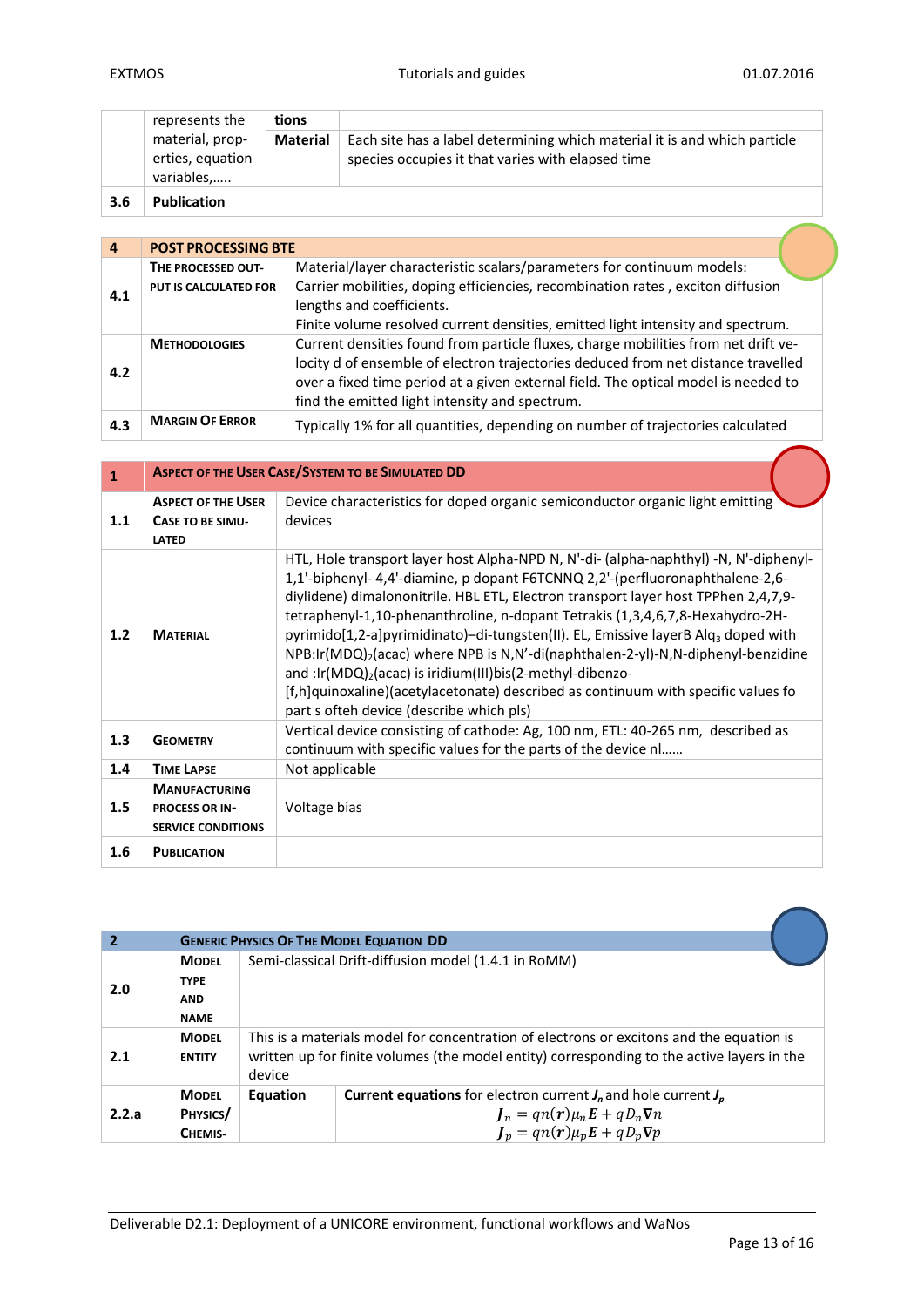|       | <b>TRY</b>                                                       | <b>Physical</b> | Electron charge<br>q                                                                                                                   |  |  |  |  |
|-------|------------------------------------------------------------------|-----------------|----------------------------------------------------------------------------------------------------------------------------------------|--|--|--|--|
|       | EQUA-                                                            | quantities      | $J_{n(p)}$ Electron (hole) current density                                                                                             |  |  |  |  |
|       | <b>TION</b>                                                      |                 | $\mu_{n(p)}$ Electron (hole) mobility                                                                                                  |  |  |  |  |
|       | <b>PE1</b>                                                       |                 | Electric field, given by $\mathbf{E} = -\nabla V$ where V is potential<br>Ε                                                            |  |  |  |  |
|       |                                                                  |                 | $D_{n(p)}$ Electron (hole) diffusion coefficient                                                                                       |  |  |  |  |
|       | <b>MATERI-</b>                                                   | <b>Equation</b> | <b>Einstein relation</b>                                                                                                               |  |  |  |  |
|       | <b>ALS</b>                                                       |                 |                                                                                                                                        |  |  |  |  |
|       | <b>RELA-</b>                                                     |                 | $\mu_{n(p)} = \frac{qD_{n(p)}}{k_{\rm n}T}$                                                                                            |  |  |  |  |
|       | <b>TION 1</b>                                                    | <b>Physical</b> | Einstein relation used to relate values of mobility $\mu_{n(p)}$ and diffusion coeffi-                                                 |  |  |  |  |
|       | MR1 TO                                                           | quantities/     | cient $D_{n(p)}$ to each other; T = temperature                                                                                        |  |  |  |  |
|       | <b>PE1</b>                                                       | descriptors     |                                                                                                                                        |  |  |  |  |
| 2.3.a | <b>MATERI-</b>                                                   | <b>Equation</b> | Relation between carrier densities $n$ , $p$ and potential $V$                                                                         |  |  |  |  |
|       | <b>ALS</b>                                                       |                 |                                                                                                                                        |  |  |  |  |
|       | <b>RELA</b>                                                      | <b>Physical</b> | Range of different approaches used; all include a dependence on intrinsic                                                              |  |  |  |  |
|       | TION <sub>3</sub>                                                | quantities/     | carrier density, $n_{i}$ , potential V and electron (hole) quasi-Fermi energies, $\phi_{n(i)}$                                         |  |  |  |  |
|       | MR3 TO                                                           | descriptors     |                                                                                                                                        |  |  |  |  |
|       | PE <sub>1</sub>                                                  |                 |                                                                                                                                        |  |  |  |  |
|       | <b>MODEL</b>                                                     | Equation        | Poisson equation, describing how the potential varies with position                                                                    |  |  |  |  |
|       | <b>PHYSICS</b>                                                   |                 | $\nabla \cdot \varepsilon \nabla V = -q(p - n + N_D - N_A)$                                                                            |  |  |  |  |
| 2.2.b | <b>EQUA-</b>                                                     | <b>Physical</b> | Dielectric constant<br>$\mathcal{E}$                                                                                                   |  |  |  |  |
|       | <b>TION</b>                                                      | quantities      | $N_D$ Donor doping density                                                                                                             |  |  |  |  |
|       | <b>PE2</b>                                                       |                 | $N_A$ Acceptor doping density                                                                                                          |  |  |  |  |
|       | <b>MATERI-</b><br><b>ALS</b><br><b>RELA-</b><br>TION 1<br>MR1 TO | Equation        | Relation between carrier densities $n$ , $p$ and potential $V$                                                                         |  |  |  |  |
|       |                                                                  |                 |                                                                                                                                        |  |  |  |  |
|       |                                                                  | <b>Physical</b> | Dependence on intrinsic carrier density, $n_{\nu}$ potential V and electron (hole)                                                     |  |  |  |  |
| 2.3.b |                                                                  | quantities/     | quasi-Fermi energies, $\phi_{n(p)}$ , from Boltzmann approximation                                                                     |  |  |  |  |
|       |                                                                  | descriptors     |                                                                                                                                        |  |  |  |  |
|       |                                                                  |                 | $n = n_i \exp\left(\frac{q(V - \phi_n)}{k_n T}\right)$                                                                                 |  |  |  |  |
|       | PE <sub>2</sub>                                                  |                 |                                                                                                                                        |  |  |  |  |
|       |                                                                  | Equation        | Continuity equations, to ensure conservation of charge:                                                                                |  |  |  |  |
|       | <b>MODEL</b>                                                     |                 |                                                                                                                                        |  |  |  |  |
| 2.2c  | <b>PHYSICS</b>                                                   |                 | $\frac{\partial n}{\partial t} = \frac{1}{a} \nabla J_n - r n p \cdot \frac{\partial p}{\partial t} = -\frac{1}{a} \nabla J_p - r n p$ |  |  |  |  |
|       | <b>EQUA-</b><br><b>TION</b>                                      | <b>Physical</b> | r is the electron-hole recombination rate                                                                                              |  |  |  |  |
|       | PE <sub>3</sub>                                                  | quantities      |                                                                                                                                        |  |  |  |  |
|       | <b>EQUA-</b>                                                     |                 |                                                                                                                                        |  |  |  |  |
|       | <b>TION</b>                                                      |                 | $\frac{\partial S}{\partial t} = D_S \nabla^2 S + \eta_{st} r n p - \frac{Q}{h v}$<br>$\partial t$<br>hν<br>$\tau_{S}$                 |  |  |  |  |
|       | PE <sub>4</sub>                                                  | <b>Physical</b> | S is exciton concentration                                                                                                             |  |  |  |  |
|       |                                                                  | quantities      | $\eta_{st}$ singlet-triplet ratio                                                                                                      |  |  |  |  |
|       |                                                                  |                 | Q is the generated photon flux                                                                                                         |  |  |  |  |
|       |                                                                  |                 | $E_{opt}$ is field arising from photons                                                                                                |  |  |  |  |
|       |                                                                  |                 | $\alpha$ is absorption coefficient                                                                                                     |  |  |  |  |
|       |                                                                  |                 | From Model 1 GW-BSE Interface energy offsets, Optical constants                                                                        |  |  |  |  |
| 2.4   | <b>INPUT</b>                                                     |                 | From Model 4 BTE: Carrier mobilities, doping efficiencies, Exciton diffusion lengths and coeffi-                                       |  |  |  |  |
|       |                                                                  |                 | cients, Recombination rates, Densities of states                                                                                       |  |  |  |  |
|       | PUBLI-                                                           |                 |                                                                                                                                        |  |  |  |  |
| 2.5   | <b>CATION</b>                                                    |                 |                                                                                                                                        |  |  |  |  |
|       |                                                                  |                 |                                                                                                                                        |  |  |  |  |

| 3   | <b>COMPUTATIONAL MODELLING METADATA DD</b> |                      |  |  |  |
|-----|--------------------------------------------|----------------------|--|--|--|
| 3.1 | <b>NUMERICAL SOLV-</b>                     | Finite element model |  |  |  |
|     | ER                                         |                      |  |  |  |
| 3.2 | <b>SOFTWARE TOOL</b>                       | Silvaco Atlas code   |  |  |  |
| 3.3 | <b>GRID SIZE</b>                           | nm                   |  |  |  |
| 3.4 | <b>TIME STEP</b>                           | N/A                  |  |  |  |
|     |                                            |                      |  |  |  |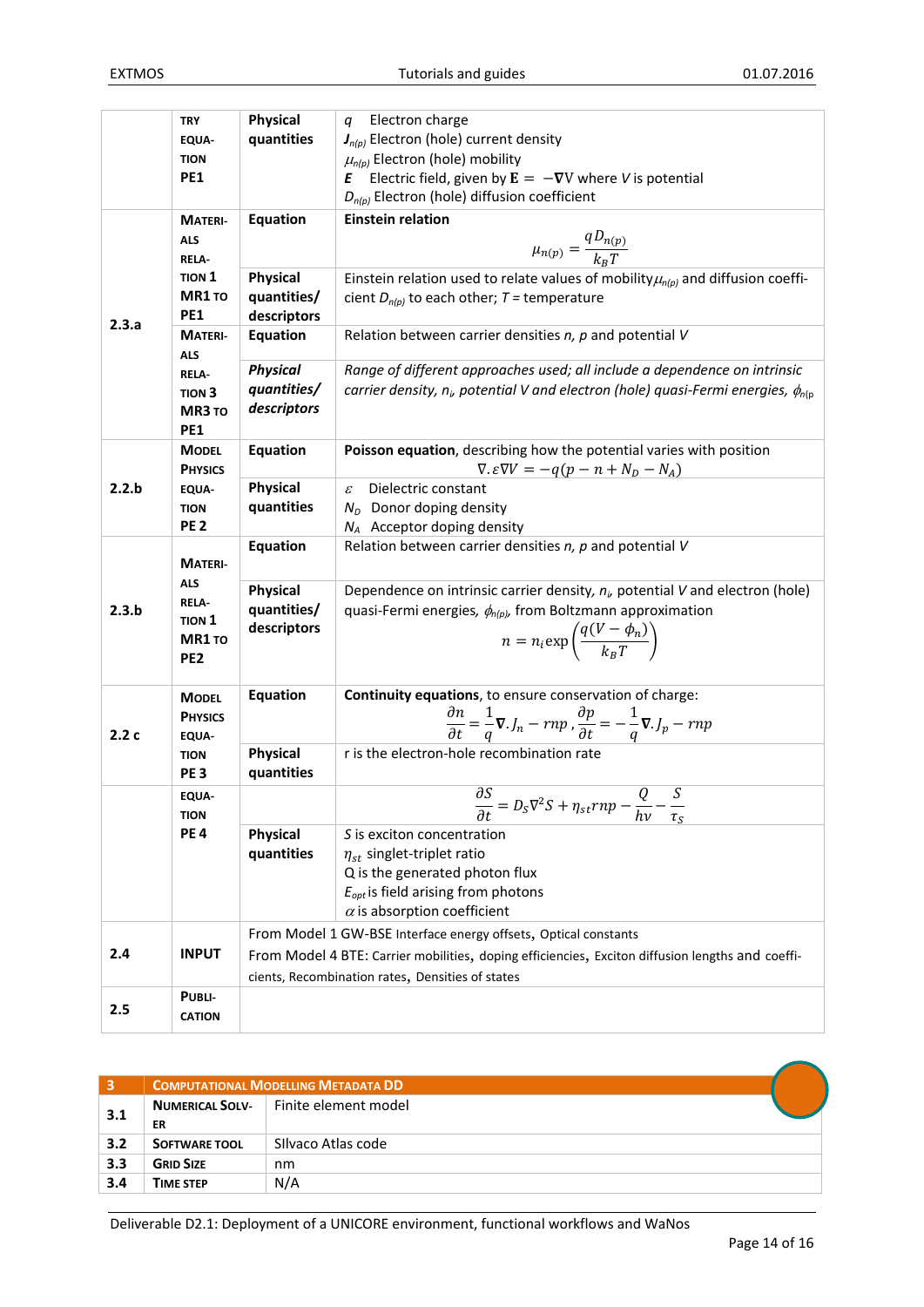|     | <b>COMPUTATIONAL</b><br><b>REPRESENTATION</b> | <b>PHYSICS</b><br>EQUA-<br><b>TION</b>         | Finite element discretisation of equations given in part 2 where variable<br>e.g. charge density defined for each finite element. |  |  |
|-----|-----------------------------------------------|------------------------------------------------|-----------------------------------------------------------------------------------------------------------------------------------|--|--|
| 3.5 |                                               | <b>MATERIAL</b><br><b>RELA</b><br><b>TIONS</b> | Finite element discretisation of relations given in part 2 where equation<br>defined for each finite element and its neighbours.  |  |  |
|     |                                               | <b>MATERIAL</b>                                | Material determines which input parameter set is selected                                                                         |  |  |
| 3.6 | <b>PUBLICATION</b>                            |                                                | http://www.silvaco.com/examples/tcad/section38/example1/index.html                                                                |  |  |

| $\overline{a}$ | <b>POST PROCESSING DD</b>                   |                                                                                                                                                                                                                                                                                                                                        |  |  |
|----------------|---------------------------------------------|----------------------------------------------------------------------------------------------------------------------------------------------------------------------------------------------------------------------------------------------------------------------------------------------------------------------------------------|--|--|
| 4.1            | THE PROCESSED OUT-<br>PUT IS CALCULATED FOR | a finite volume, representing the active layers and contacts and is the<br>current-voltage curves. Outputs are current-voltage-Luminance characteristics,<br>the emitted light spectrum, Cole-Cole plots giving impedance variation with fre-<br>quency of a time varying external bias, circuit characteristics.                      |  |  |
| 4.2            | <b>METHODOLOGIES</b>                        | Run the DD model for a series of voltages to obtain current-voltage curves, or for<br>time following a stimulus, e.g. change in applied bias in the dark for dark injection<br>transients, equivalent circuit models provide impedance of device in a circuit. The<br>optical model produces the luminance and emitted light spectrum. |  |  |
| 4.3            | <b>MARGIN OF ERROR</b>                      | The error is sensitive to the accuracy of the input parameters, and to the extent<br>to which these parameters represent real devices. An error of 10% is attainable.                                                                                                                                                                  |  |  |

|     | Aspect of the OPTICAL MODEL used as post processor |                                                                                                                                          |  |  |  |
|-----|----------------------------------------------------|------------------------------------------------------------------------------------------------------------------------------------------|--|--|--|
| 1.1 | Case to be simu-<br>lated                          | Calculation of intensity variations for visible light produced by OLEDs and for ab-<br>sorption of incident light and of emitted photons |  |  |  |
|     | Raw output to be<br>processed of BTE               | Exciton density profiles                                                                                                                 |  |  |  |
|     | Raw output to be<br>processed of DD                | Exciton and electron? density profiles                                                                                                   |  |  |  |
| 1.6 | <b>Publication</b>                                 |                                                                                                                                          |  |  |  |

| $\overline{2}$ |                                                                                | <b>GENERIC PHYSICS OF THE MODEL EQUATION OPT</b> |                                                                                                                                                 |                                                                                                                                                                                                    |  |
|----------------|--------------------------------------------------------------------------------|--------------------------------------------------|-------------------------------------------------------------------------------------------------------------------------------------------------|----------------------------------------------------------------------------------------------------------------------------------------------------------------------------------------------------|--|
| 2.0            | <b>MODFL</b><br><b>TYPE AND</b><br><b>NAME</b>                                 |                                                  | Maxwell's equations in a microcavity (Continuum model, 4.6 in ROMM)                                                                             |                                                                                                                                                                                                    |  |
| 2.1            | <b>MODEL</b><br><b>ENTITY</b>                                                  |                                                  | This is a materials model for electric and magnetic field and intensity variations and<br>the equation is for finite volumes (the model entity) |                                                                                                                                                                                                    |  |
|                | Equation<br><b>MODEL</b><br>PHYSICS/                                           |                                                  |                                                                                                                                                 | $\nabla \cdot \bm{D} = \rho$ , $\nabla \cdot \bm{B} = 0$ , $\nabla \times \bm{E} = -\frac{\partial \bm{B}}{\partial t}$ , $\nabla \times \bm{H} = \frac{\partial \mathbb{E}}{\partial t} + \bm{J}$ |  |
| 2.2            | <b>CHEMISTRY</b><br><b>EQUATION</b><br>PE <sub>1</sub>                         | <b>Physical</b><br>quantities                    | density                                                                                                                                         | <b>D</b> Displacement, <b>B</b> magnetic flux density, <b>J</b> Current density, $\rho$ charge<br><b>E</b> Electric field, given by $E = -\nabla V$ where V is potential t time                    |  |
|                | <b>MATERIALS</b><br><b>RELATION 1</b><br>MR1 TO<br><b>PE1</b>                  | Equation                                         |                                                                                                                                                 | $D = \epsilon E$                                                                                                                                                                                   |  |
|                |                                                                                | <b>Physical quantities/</b><br>descriptors       |                                                                                                                                                 | $\epsilon$ dielectric constant                                                                                                                                                                     |  |
| 2.2.1          | <b>MATERIALS</b><br><b>RELATION 2</b><br>MR <sub>2</sub> TO<br>PE <sub>1</sub> | Equation                                         |                                                                                                                                                 | $\Gamma_{cav} = \Gamma_{nr} + F\Gamma_r$                                                                                                                                                           |  |
|                |                                                                                | <b>Physical quantities/</b><br>descriptors       |                                                                                                                                                 | $\Gamma$ excited state decay rate, subscripts cay for cavity formed<br>by device contacts, nr nonradiative, r radiative                                                                            |  |
|                | <b>MATERIALS</b><br><b>RELATION 3</b>                                          | Equation                                         |                                                                                                                                                 | $F = \int_{0}^{\infty} K(\kappa) d\kappa^{2}$                                                                                                                                                      |  |